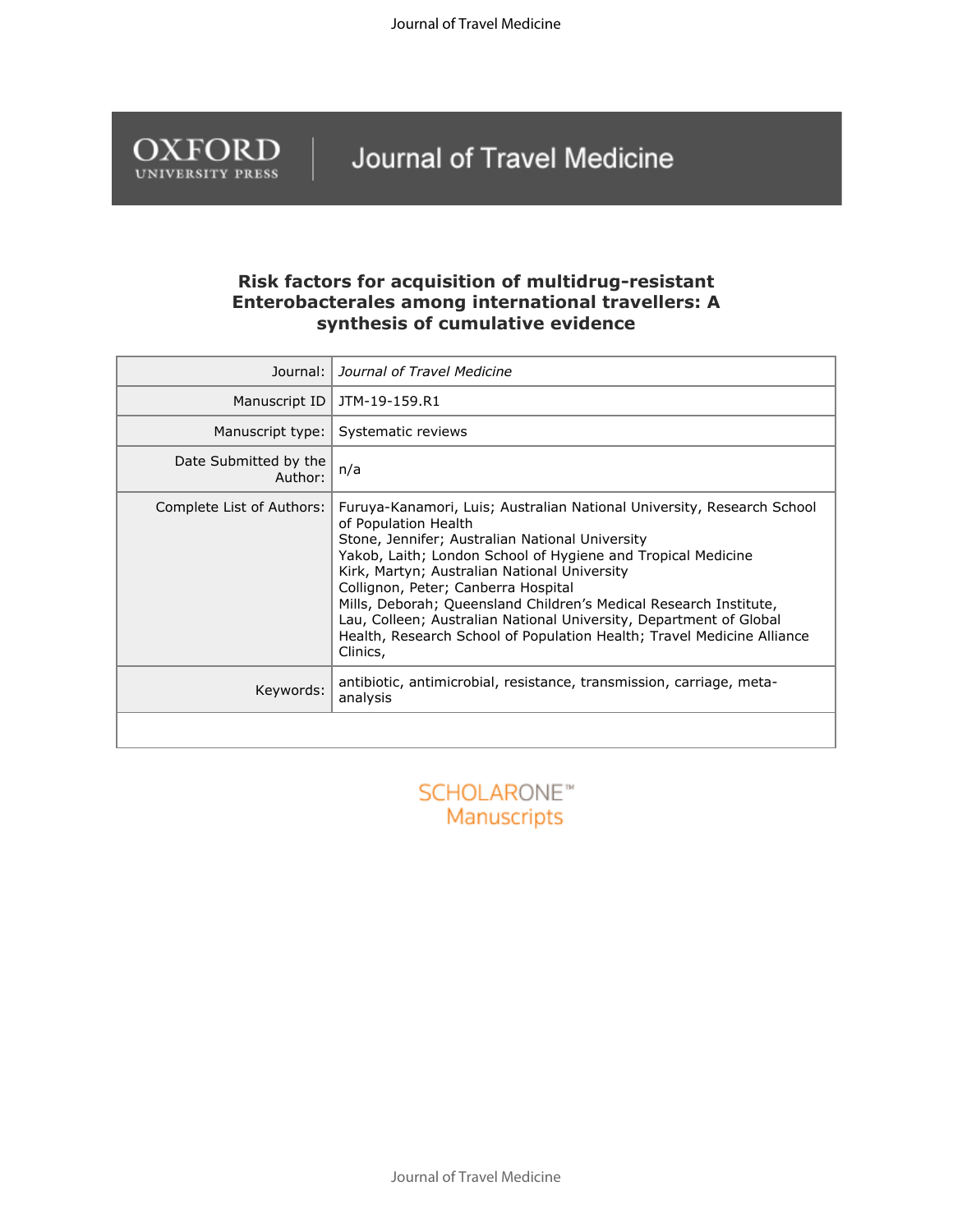$\mathbf{1}$  $\overline{2}$ 

Systematic review and meta-analysis

# Risk factors for acquisition of multidrug-resistant *Enterobacterales* among international travellers: A synthesis of cumulative evidence

**Running title:** Multidrug-resistant *Enterobacterales*and travellers

Jennifer Stone,<sup>1</sup> Laith Yakob,<sup>2</sup> Martyn<br>
en L Lau<sup>1,5\*</sup><br>
ulation Health, College of Health and Mec<br>
stralia<br>
Control, London School of Hygiene and T<br>
ra Hospital, Canberra, Australia<br>
e of Health and Medicine, Australian Luis Furuya-Kanamori,<sup>1</sup> Jennifer Stone,<sup>1</sup> Laith Yakob,<sup>2</sup> Martyn Kirk,<sup>1</sup> Peter Collignon,<sup>3,4</sup> Deborah J Mills,<sup>5\*</sup> Colleen L Lau<sup>1,5\*</sup>

Research School of Population Health, College of Health and Medicine, Australian National University, Canberra, Australia

Department of Disease Control, London School of Hygiene and Tropical Medicine, London, UK

ACT Pathology, Canberra Hospital, Canberra, Australia

Medical School, College of Health and Medicine, Australian National University, Canberra, Australia

Travel Medicine Alliance Clinics, Brisbane, Australia

\* Joint senior authors

Corresponding author: Dr Luis Furuya-Kanamori A: 62 Mills Road, Research School of Population Health, Australian National University, Acton, ACT, Australia E: [luis.furuya-kanamori@anu.edu.au](mailto:luis.furuya-kanamori@anu.edu.au)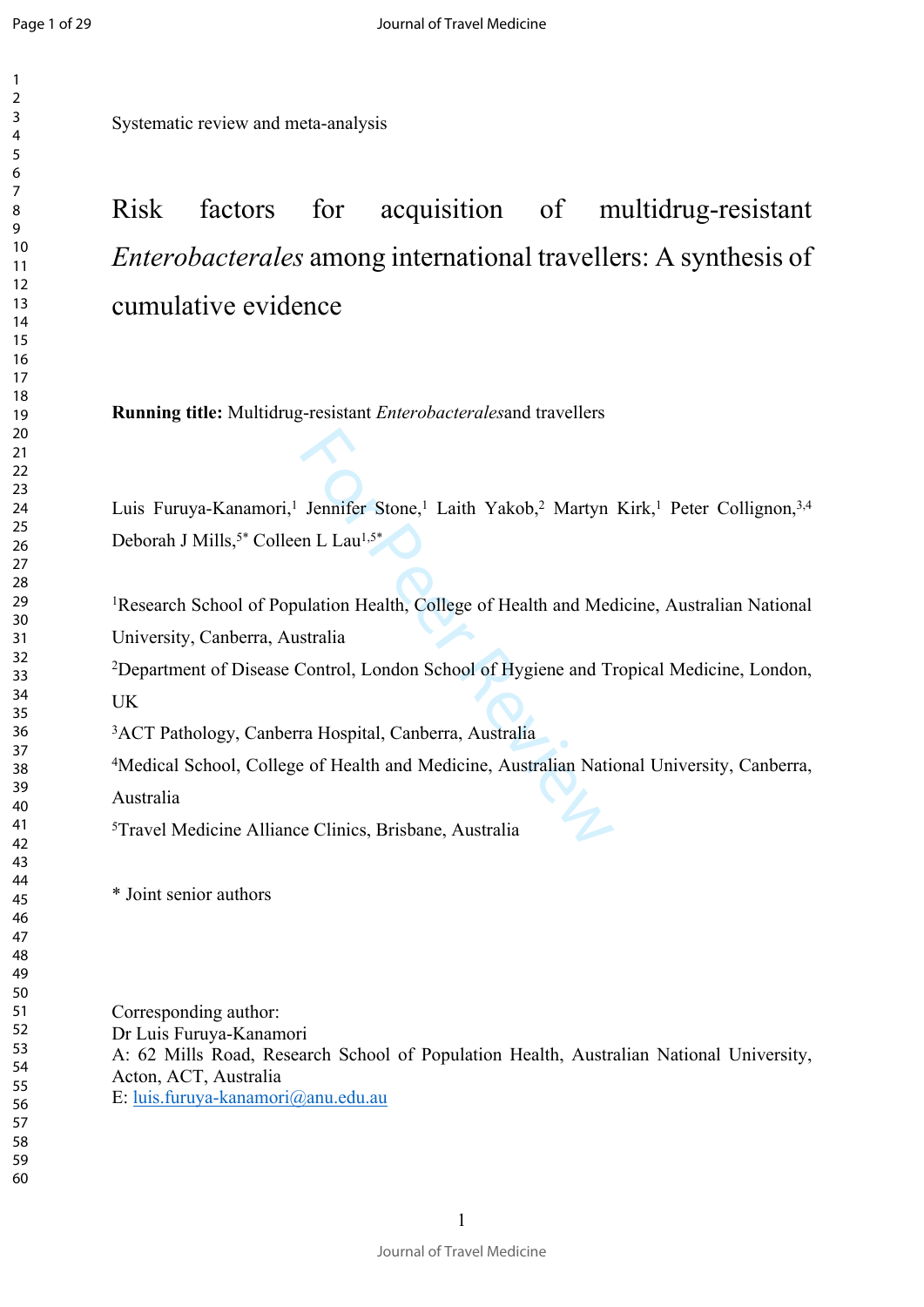## **Abstract**

*Background:* Recent studies have shown that over 50% of people travelling to South East Asia return colonised with multidrug-resistant *Enterobacterales* (MRE) including carbapenemaseproducing *Enterobacterales*. Importation of MRE by travellers and subsequent spread to family members, communities, and healthcare facilities poses real risks that have not yet been adequately assessed. This systematic review and meta-analysis aims to quantify the risk factors and interventions for reducing the risk of MRE acquisition among international travellers.

al studies containing data post-2000 that a<br>ions to reduce the risk of MRE acqui<br>ly screened all the studies and extract<br>lved through consensus. The proportions of<br>the odds ratio (OR) for the different risk for<br>erse varian *Methods:* A systematic search was conducted in PubMed, Web of Science, and Scopus for analytical epidemiological studies containing data post-2000 that assessed the risk factors to acquire and/or interventions to reduce the risk of MRE acquisition in travellers. Two researchers independently screened all the studies and extracted the information, and disagreements were resolved through consensus. The proportions of MRE acquisition by the region of destination and the odds ratio (OR) for the different risk factors and/or interventions were pooled using the inverse variance heterogeneity model.

*Results:* Twenty studies (5253 travellers from high-income countries) were included in the meta-analysis. South Asia (58.7%, 95%CI:44.5-72.5%) and Northern Africa (43.9%; 95%CI:37.6-50.3%) were the travel destinations with the highest proportion of MRE acquisition. Inflammatory bowel disease (OR 2.1; 95%CI:1.2-3.8), use of antibiotics (OR 2.4; 95%CI:1.9-3.0), traveller's diarrhoea (OR 1.7; 95%CI:1.3-2.3), and contact with the healthcare system overseas (OR 1.5; 95%CI:1.1-2.2) were associated with MRE colonisation. Vegetarians (OR 1.4;  $95\%$ CI:1.0-2.0) and backpackers (OR 1.5;  $95\%$ CI:1.2-1.8) were also at increased odds of MRE colonisation. Few studies (n=6) investigated preventive measures and found that consuming only bottled water/beverages, meticulous hand hygiene, and probiotics had no protective effect on MRE colonisation.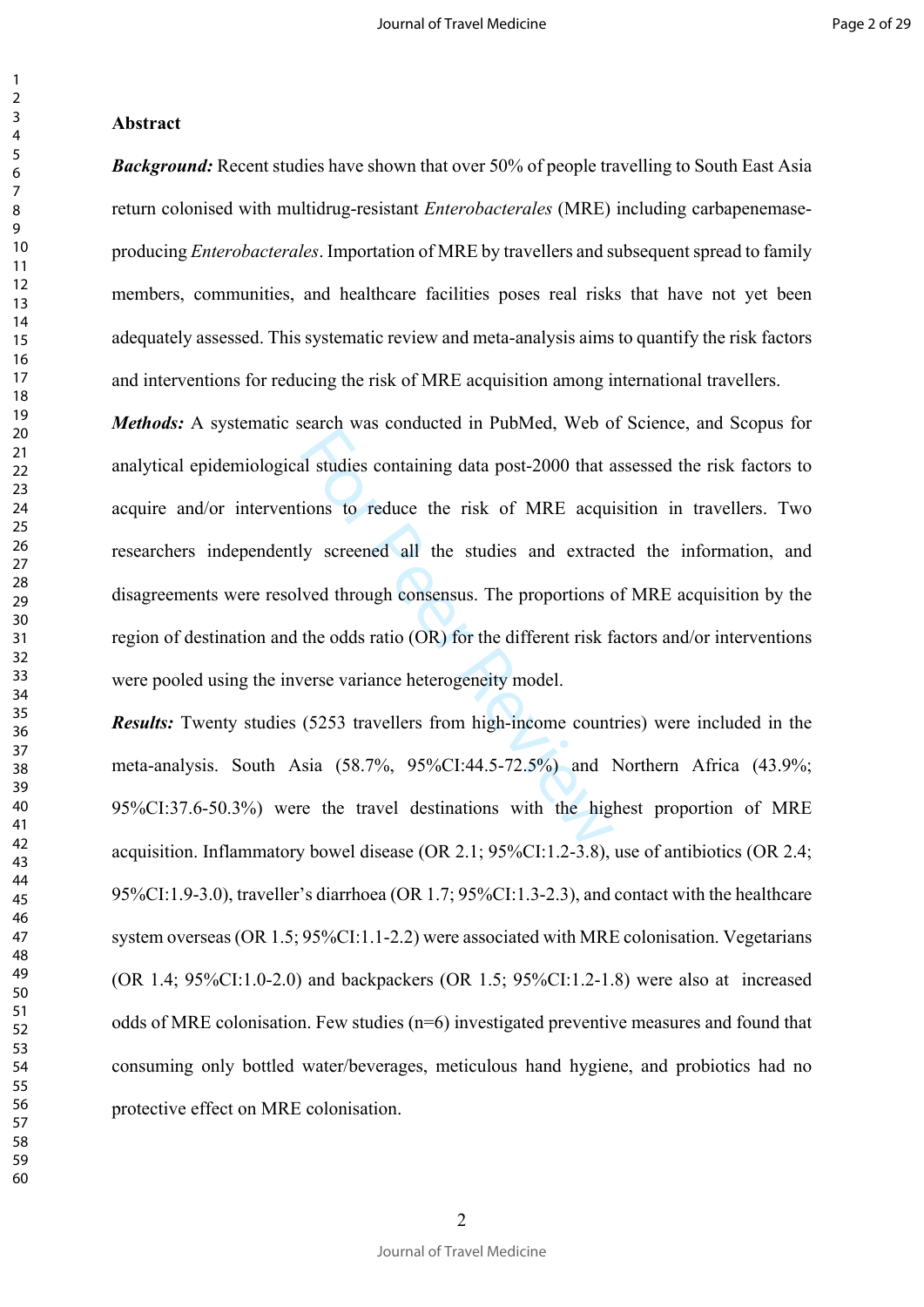$\mathbf{1}$ 

*Conclusions:* International travel is an important driver for MRE spread worldwide. Future research needs to identify effective interventions to reduce the risk of MRE acquisition as well as design strategies to reduce local transmission on return.

*Registration:* PROSPERO CRD42018076853.

*Keywords:* antibiotic; antimicrobial; resistance; transmission; carriage; meta-analysis

TO ROUGH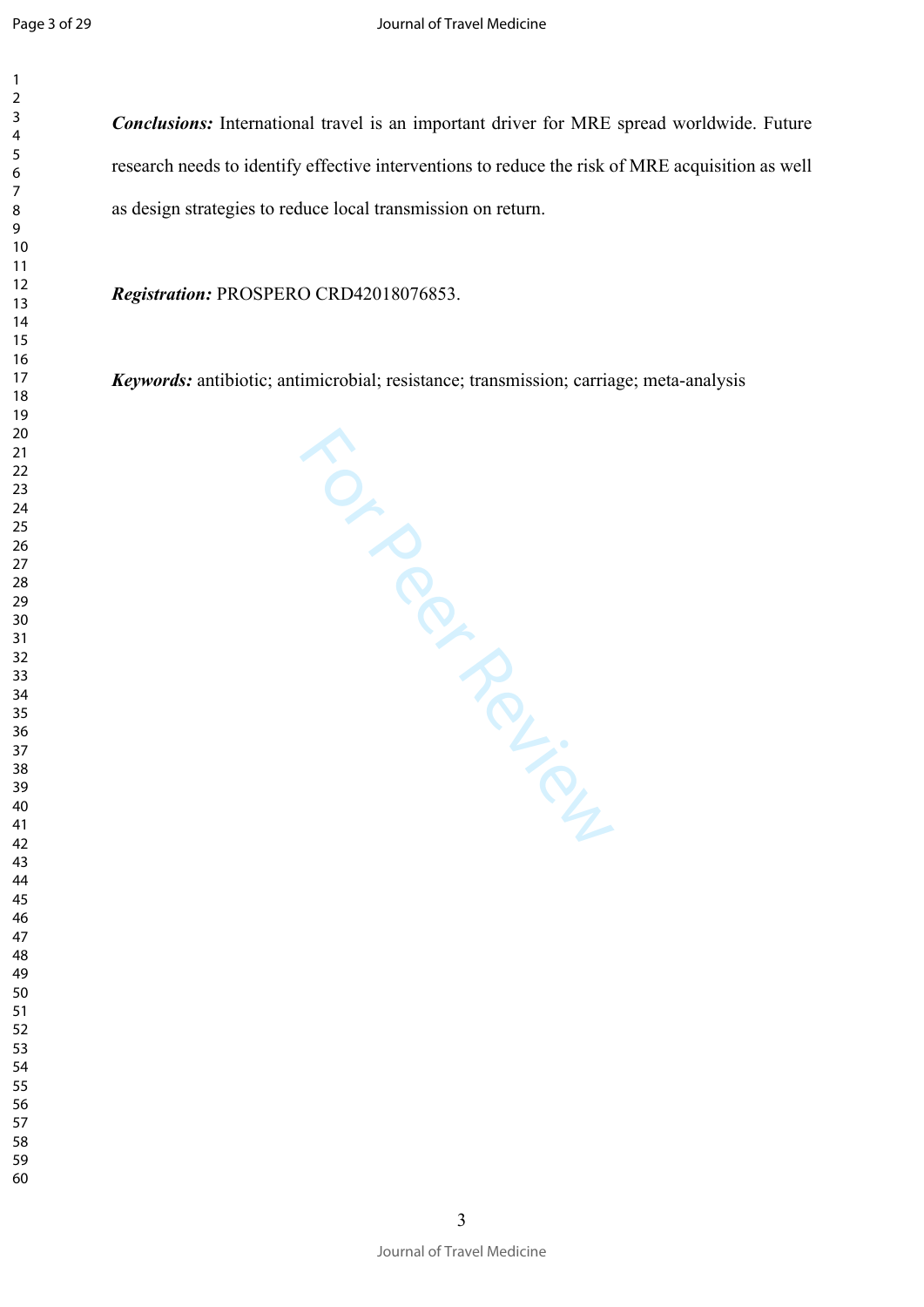#### **Introduction**

There is a large clinical and public health burden associated with antimicrobial resistance (AMR) in bacteria causing human infections. This burden is increasing over time and urgent action is required.<sup>1,2</sup> In a report commissioned by the UK Prime Minister, it was estimated that globally AMR could lead to 10 million excess deaths per year, and a cumulative cost of US\$100 trillion by 2050.<sup>3</sup> The problem of AMR is much more pronounced in lowincome countries with poor water quality and sanitation, uncontrolled use of antibiotics, inadequate infrastructure, and poor governance (i.e. corruption) all being important contributers.4,5

e of multidrug-resistant *Enterobacterale*<br>in low-income countries (mainly in South lan<br>negions),<sup>6</sup> high-income countries are no<br>and long-term care facilities where there is<br>ria may also spread from country to coun<br>nd int Although carriage of multidrug-resistant *Enterobacterales* (MRE) is much more prevalent in communities in low-income countries (mainly in South East Asia, Western Pacific, and Eastern Mediterranean regions),<sup>6</sup> high-income countries are not immune to this problem<sup>7</sup> (particularly in hospitals and long-term care facilities where there is high prevalence of MRE), and multi-resistant bacteria may also spread from country to country.<sup>8</sup> Global trade of food (including live animals) and international travel play major roles in the spread and transmission of resistant organisms.<sup>9</sup> The number of persons crossing international borders has continued to increase over many decades, which has provided an important opportunity for dissemination of MRE to other countries. Asymptomatic carriers can transport MRE between countries in their gut at alarming rates e.g., studies have found that 89% of travellers returning from India and Sri Lanka to the United Kingdom were MRE carriers.<sup>10</sup> These travellers, including medical tourists,<sup>11</sup> can transmit organisms to household contacts,<sup>12,13</sup> and may introduce the organism into the community, healthcare facilities, $15$  and the environment. Once established, these resistant organisms are extremely expensive and difficult to control.

In addition to the public health perspective of the risk of introduction of multidrug resistant pathogens, special clinical considerations should be taken with returning travellers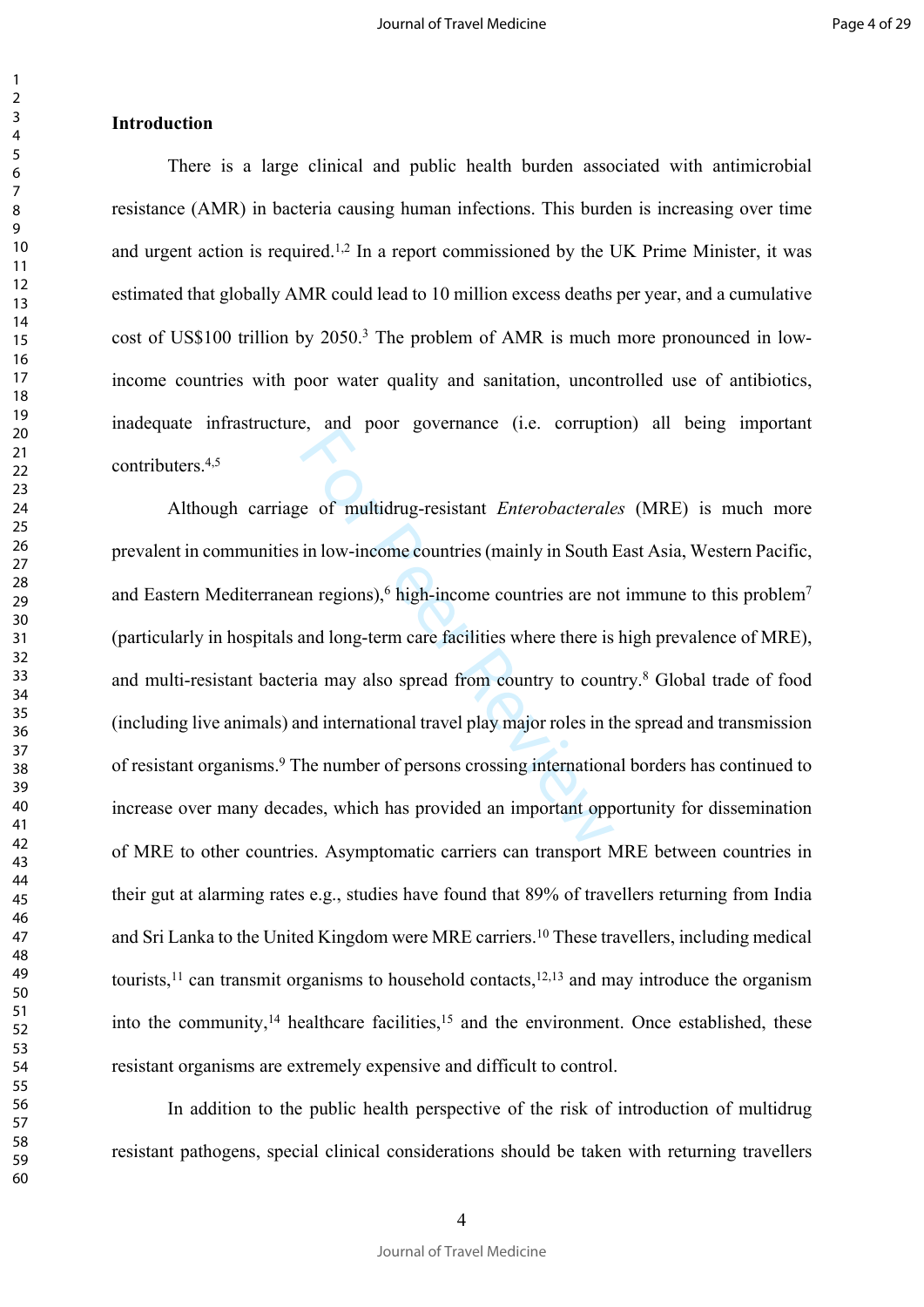$\mathbf{1}$  $\overline{2}$  $\overline{3}$  $\overline{4}$ 

#### Journal of Travel Medicine

that are carriers of MRE. For example, studies have reported an association between international travel and extended-spectrum β-lactamase-producing (ESBL) *E. coli* bacteraemia post trans-rectal ultrasound guided prostate biopsy<sup>16,17</sup> raising the question of the role of screening and antibiotic prophylaxis in this group of patients.

systematic review and meta-analysis, we<br>studies and quantifying the risk factors for<br>tudies and quantifying the risk factors for<br>prospectively registered in PROSPERO (C<br>tic review and meta-analysis are present In 2015, Hassing et al. conducted a systematic review that compiled the evidence of MRE detection among international travellers.<sup>18</sup> However, they did not quantitatively analyse the data. Additionally, since the publication of the systematic review, findings from the COMBAT study,<sup>13</sup> the largest study on MRE in travellers with over 2000 participants have been published. In this systematic review and meta-analysis, we update the evidence by including the most recent studies and quantifying the risk factors for MRE colonisation among international travellers.

## **Methods**

The protocol was prospectively registered in PROSPERO (CRD42018076853) and the findings of this systematic review and meta-analysis are presented according to PRISMA reporting guidelines.<sup>19</sup>

#### *Search strategy and selection criteria*

The original search strategy was designed in PubMed and converted for use in Web of Science and Scopus. The search included all articles published from 2000 until February 2019, and the search was updated in July 2019. Search terms related to "travel", "*Enterobacteriaceae*", and "drug resistance" were included. To achieve a comprehensive evaluation of the published evidence, the systematic search was supplemented with a forwards and backwards citation search as well as retrieving the first 20 similar articles from PubMed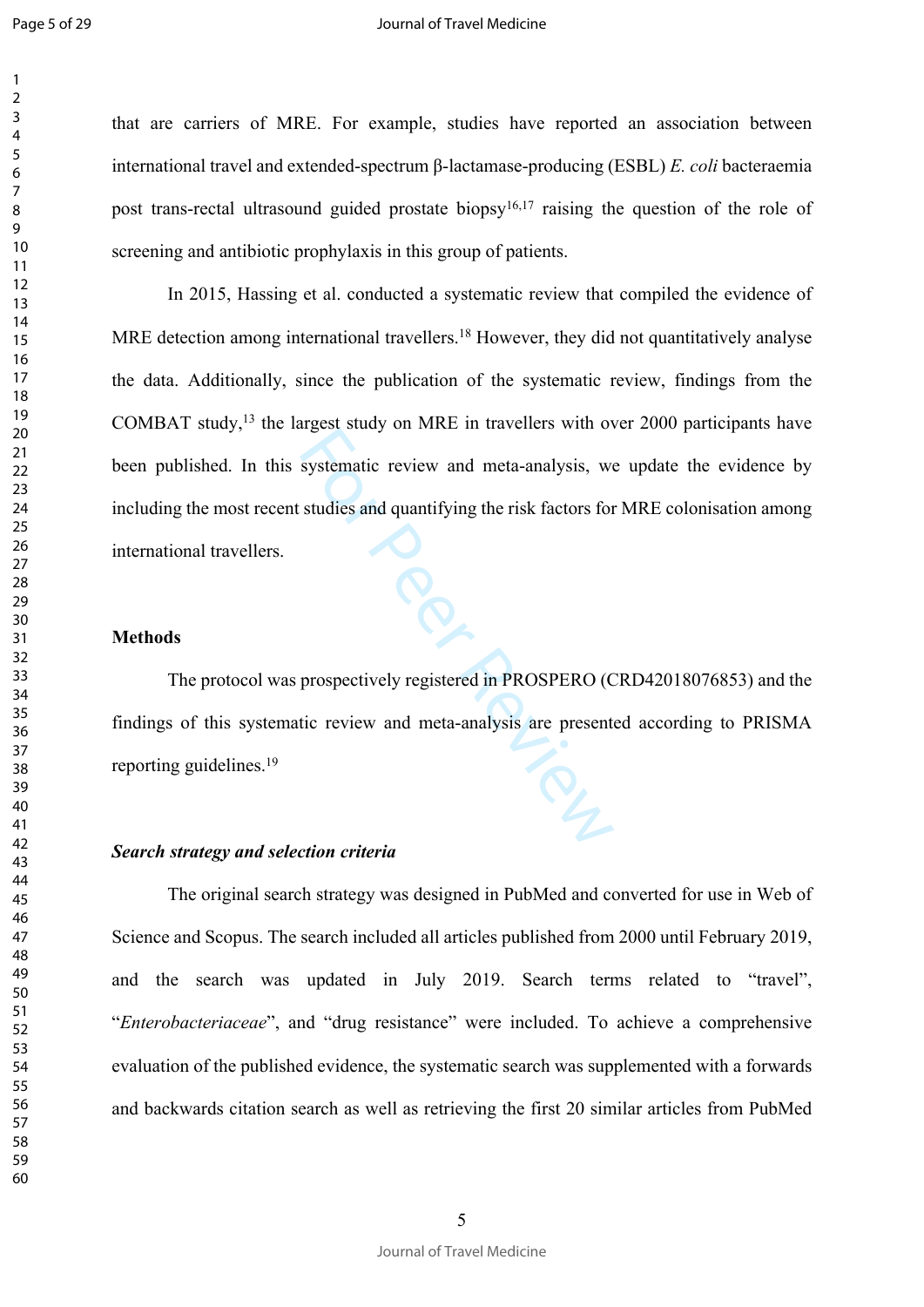for each of the studies included from the initial search. In addition, all references from relevant previous systematic reviews were hand searched to identify possible missed studies.

Incidently, these contracts of the contracts of the contracts of the corrections of the set, or carbapene<br>For Peer Controllers, probiotics, and han set, or carbapene<br>masse-producing *Enteroba* ported the country/region of Eligible studies were analytical epidemiological studies among international travellers that reported the rate or risk (and protective) factors (i.e. compared MRE carriers versus noncarriers) for MRE acquisition (e.g. due to contaminated food), colonisation (e.g. due to an underlying condition such as inflammatory bowel disease), or selection (due to use of antibiotics) on return, where data were available in an extractable format. Among the risk factors of interest were demographic characteristics, travel characteristics, past medical history, medication use and medical problems while overseas, food exposure, and reason for travel. Potential protective factors included vaccines, probiotics, and hand hygiene. MRE included ESBL, AmpC β-lactamase, or carbapenemase-producing *Enterobacterales*. For a study to be included, it must have reported the country/region of travel and screened all participants on return for MRE and not just targeting symptomatic participants (e.g. with diarrhoea or fever on return). Given that the aim of the review was to describe the current situation of MRE among international travellers, only studies containing data post-2000 were included.

Studies reporting MRE acquisition among military personnel, refugees and asylum seekers, adoptees, travellers seeking medical attention, international inpatient transfers, or during mass gatherings (e.g. Hajj, Olympic games) were not included as these travellers were considered at higher risk and not deemed representative of the average traveller. Exclusion criteria also included studies conducted on animals, in vitro studies, conference abstracts or proceedings, descriptive studies (e.g. case series), and ecological studies. No language restriction was imposed.

*Study selection and data extraction*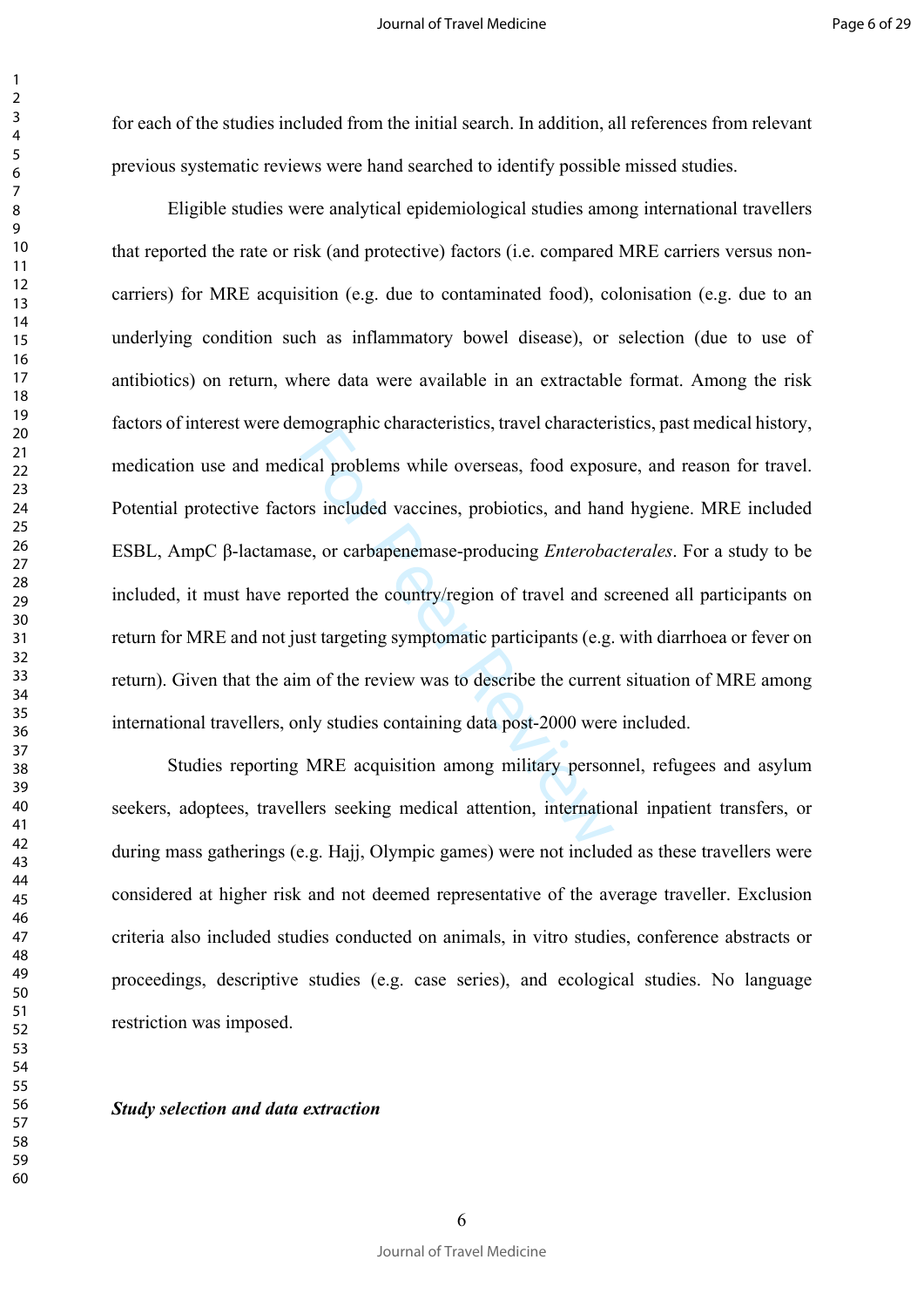$\mathbf{1}$  $\overline{2}$  $\overline{3}$  $\overline{4}$  $\overline{7}$ 

#### Journal of Travel Medicine

Titles and abstracts of all papers were extracted and uploaded to the Rayyan platform  $(\frac{http://rayyan.qcri.org/}{^{20}})$  $(\frac{http://rayyan.qcri.org/}{^{20}})$  $(\frac{http://rayyan.qcri.org/}{^{20}})$  for screening. Two authors (LFK and JS) independently screened the titles and abstracts on the Rayyan platform . The same authors examined the full-text papers for eligibility in accordance with the review protocol. Any disagreements were resolved through consensus.

eristics (e.g. tracta meanta age, preported<br>acteristics (e.g. travel destination, duration<br>travellers that tested positive for MRE on<br>negative for MRE before travel); 6) risk (sation, or selection; and 7) MRE isolate c<br>ene Data from the included studies were extracted and summarised in a spreadsheet, the recorded fields included 1) first author and year of publication; 2) country and study setting; 3) study population characteristics (e.g. mean/median age, proportion of females, number of travellers); 4) travel characteristics (e.g. travel destination, duration of travel); 5) rate of MRE detection (i.e. number of travellers that tested positive for MRE on return among the number of travellers that tested negative for MRE before travel); 6) risk (and protective) factors for MRE acquisition, colonisation, or selection; and 7) MRE isolate characteristics (e.g. type of bacteria and resistance genes). Adjusted effect estimates and 95% confidence intervals of the risk factors were extracted. If adjusted effect estimates were not available, unadjusted estimates were extracted or computed based on the sample size and number of events (i.e. MRE posttravel) in the exposed and unexposed groups.

#### *Statistical analysis*

Two effect measures of interest were examined, the proportion of MRE detected and the odds ratio (OR) for risk factors. Previous reviews<sup>18,21,22</sup> have reported large heterogeneity in the proportion of detection across studies, suggesting the absence of a common worldwide effect estimate for the proportion of MRE detection. Countries were grouped into geographical regions (i.e. South Asia, Asia [excluding countries in South Asia], Northern Africa, Sub-Saharan Africa, South and Central America, North America, Europe, and Oceania) as in a previous systematic review by Hassing et al.<sup>18</sup> The detailed list of countries per region can be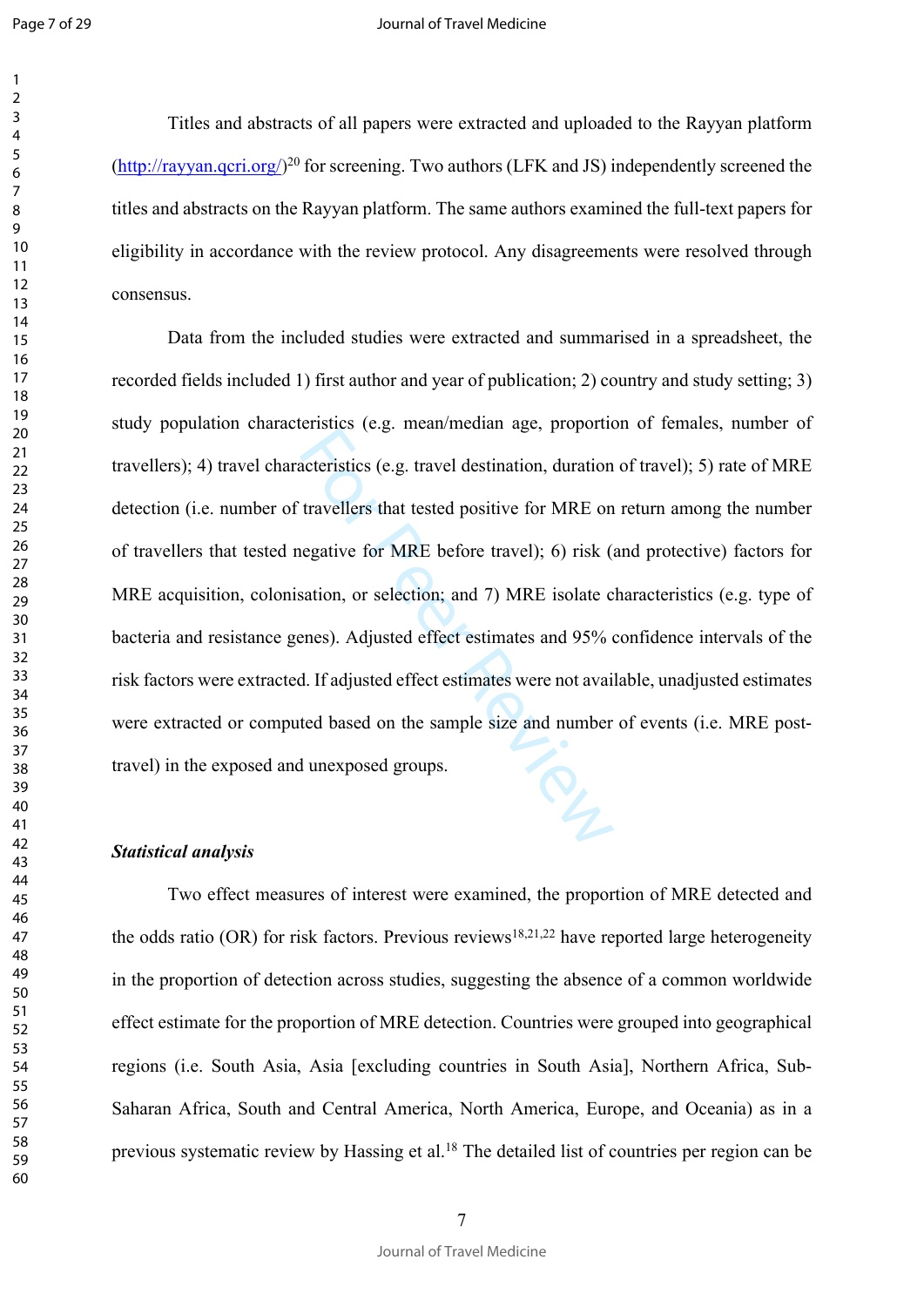For the most common statem here<br>ation of resistance genes. Proportion met<br>all the data from the types of bacteria and res<br>was assessed using the  $I^2$ . Publication bias<br>II the analyses were conducted in MetaXI<br>Australia; found in the supplementary material (S1). A meta-regression was fitted to examine if region of destination was a predictor for the observed heterogeneity. It was found that region of destination was the best predictor (accounted for over 45% of the observed variance) of MRE detection. Therefore, the proportions of MRE detection were pooled by the region of destination using the inverse variance heterogeneity (IVhet) model.<sup>23</sup> Adjusted and unadjusted (when adjusted were not available) estimates along with their 95% confidence intervals were pooled for the different risk factors using the IVhet model. The secondary objective of the systematic review was to describe the most common bacteria isolated from the travellers as well as report the distribution of resistance genes. Proportion meta-analysis using the IVhet model was applied to pool the data from the types of bacteria and resistance genes in travellers. Statistical heterogeneity was assessed using the  $I<sup>2</sup>$ . Publication bias was assessed using the Doi plot and LFK index.<sup>24</sup> All the analyses were conducted in MetaXL version 5.3 (EpiGear Int Pty Ltd; Sunrise Beach; Australia; http://www.epigear.com).

#### **Results**

## *Studies identified*

The search identified 725 publications, 177 articles remained after the title and abstract screening. Full-text review of 177 publications was conducted, and 28 met the eligibility criteria. It was noted that there was overlap in participants in five sets of publications. Four<sup>13,25-</sup>  $^{27}$  and two<sup>28,29</sup> publications used data from the COMBAT and VOYAG-R studies, respectively. Three publications<sup>30-32</sup> reported results from a Finnish cohort of travellers, two publications<sup>33,34</sup> from a cohort of Australian healthcare volunteers, and two publications<sup>35,36</sup> from a cohort of Dutch travellers. Therefore, 20 datasets (from 28 publications) with 5253 travellers were included in this meta-analysis (S2).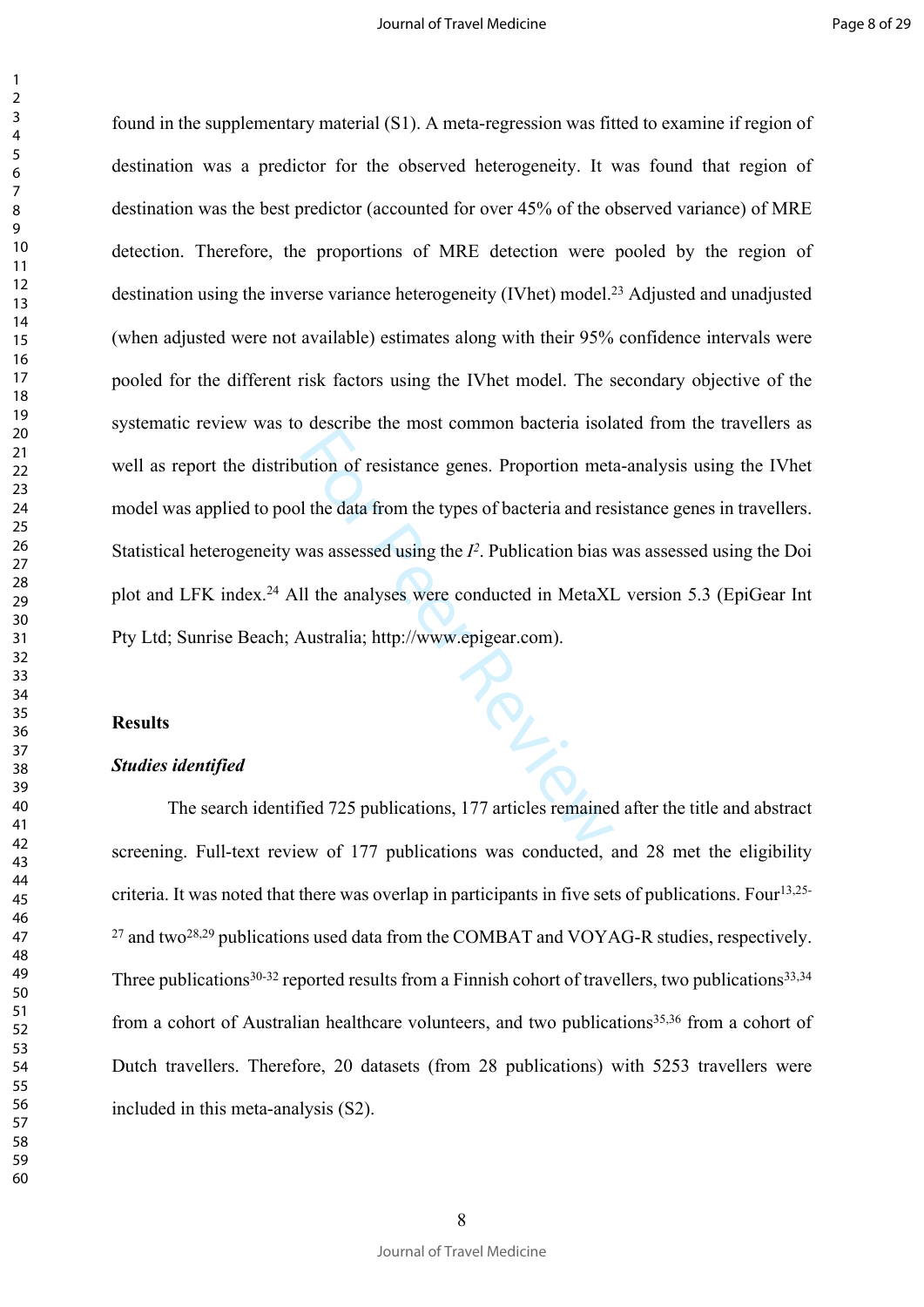$\mathbf{1}$  $\overline{2}$ 

#### *Characteristics of the included studies*

and 21 days. Timited statics denoted a<br>sed rectal swabs,<sup>12,33,41,44,45</sup> and two studies<br>llection of the post-travel sample was dos<br>dies. The majority of studies (n=19, 95%)<br>mainly followed by genotyping confirma<br>bach for All the studies were conducted in Europe (The Netherlands,<sup>12,13,35,37,38</sup> Sweden,<sup>39-42</sup> Switzerland,<sup>43,44</sup> France,<sup>28,45</sup> Germany,<sup>38,46</sup> Finland,<sup>30</sup> United Kingdom,<sup>10</sup> and Denmark<sup>47</sup>) except for three that were conducted in Australia,  $33 \text{ Japan}$ ,  $48,49$  and the USA.  $49$  The median age of the participants ranged from 25 to 66 years. Overall more females (n=3028, 57.6%) were included in the studies. The sample size ranged from 18 to 1847 participants. The median duration of travel ranged from 7 to 45 days, with 75% of the studies having a median duration of travel between 14 and 21 days. Thirteen studies collected stool samples,10,13,28,30,35,38-  $40,42,43,46,48,49$  five studies used rectal swabs, $12,33,41,44,45$  and two studies use a combination of both types of samples.37,47 Collection of the post-travel sample was done within one month after return in 70% of the studies. The majority of studies (n=19, 95%) used selective media for MRE detection that were mainly followed by genotyping confirmation, while one study only used meta-genomic approach for MRE detection<sup>35</sup> (Table 1).

#### *Quantitative analysis*

## *Proportion of MRE detection by region of destination*

Overall, there was a wide variability in the proportion of MRE detected, ranging from 13% to 88% and considerable heterogeneity across studies was observed. Heterogeneity substantially decreased when estimates were pooled by regions. South Asia (58.7%, 95%CI 44.5-72.5%), Northern Africa (43.9%; 95%CI 37.6-50.3%), and Asia (37.5%; 95%CI 23.6- 51.9%) were the travel destinations with the highest proportion of MRE detection. These regions were followed by Sub-Saharan Africa (21.8%; 95%CI 12.0-32.4%), South and Central America (18.3%; 95%CI 8.8-28.9%), and North America (16.9%; 95%CI 2.6-35%); while the lowest proportion of detection were observed in Europe (10.3%; 95%CI 5.5-16.1%) and Oceania (6.9%; 95%CI 0-21.1%) (Figure 1).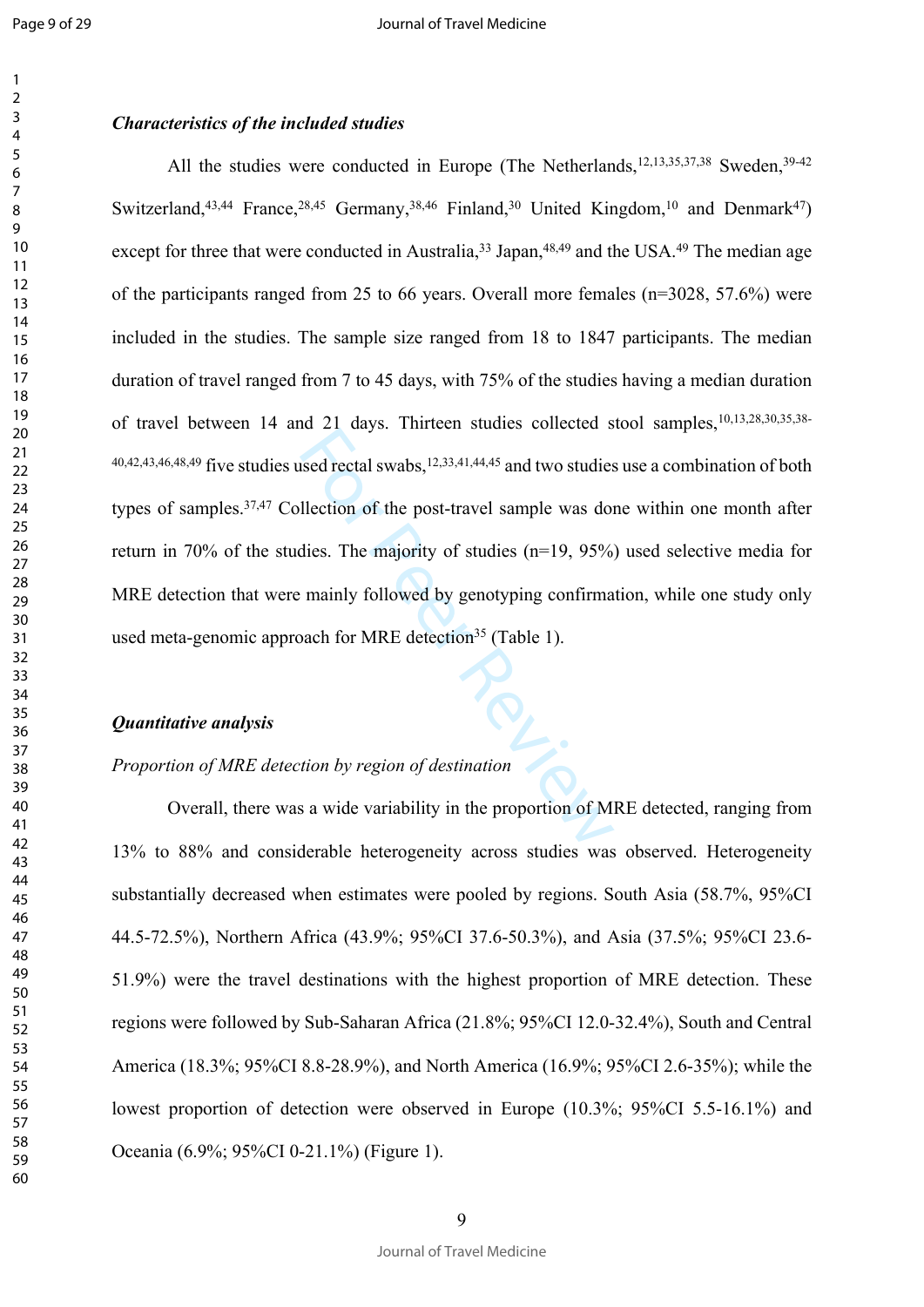#### *Risk factors*

ectrum antibiotic) as well as other med<br>aloroquine) that would not be expected to l<br>s. Other factors associated with MRE color<br>1.7; 95%CI 1.3-2.3) and having contact v<br>tratients (OR 1.5; 95%CI 1.1-2.2). With<br>(OR 1.4; 95%CI MRE detection was not associated with sex, age, or duration of travel, but it was dependent on the travel destination. In terms of past medical history, it was found that inflammatory bowel disease (OR 2.1; 95%CI 1.2-3.8) was a significant risk factor for MRE colonisation. While overseas, use of antibiotics (OR 2.4; 95%CI 1.9-3.0) was the strongest risk factor; antimalarial prophylaxis (OR 1.0; 95%CI 0.8-1.4) was not associated with MRE colonisation, but it should be noted that commonly used antimalarial medications include doxycycline (a broad spectrum antibiotic) as well as other medications (e.g. mefloquine, atovaquone/proguanil, chloroquine) that would not be expected to have an effect on selection of AMR *Enterobacterales*. Other factors associated with MRE colonisation were experiencing traveller's diarrhoea (OR 1.7; 95%CI 1.3-2.3) and having contact with the healthcare system either as inpatients or outpatients (OR 1.5; 95%CI 1.1-2.2). With regards to food exposure, having a vegetarian diet (OR 1.4; 95%CI 1.0-2.0) was found to increase the odds of acquiring MRE compared to other diets, and consuming only bottled water/beverages did not have an impact on MRE colonisation. Among the interventions that were examined for their potential impact in decreasing the risk of MRE colonisation, meticulous (as defined by primary study authors) hand hygiene and probiotics had no effect, while oral cholera vaccine (OR 1.6; 95%CI 1.0-2.5) was found to increase the odds of MRE colonisation, possible due to confounding by indication (see discussion). Backpacker travellers had a 50% (OR 1.5; 95%CI 1.2-1.8) increased odds of acquiring MRE compared to other types of travellers (Table 2).

#### *Aetiology and resistance genes*

Of the 2276 MRE isolates, the vast majority were *E. coli* (92.0%; 95%CI 84.9-97.3%) followed by *K. pneumoniae* (5.9%; 95%CI 1.2-11.8%). The remaining 2% of isolates included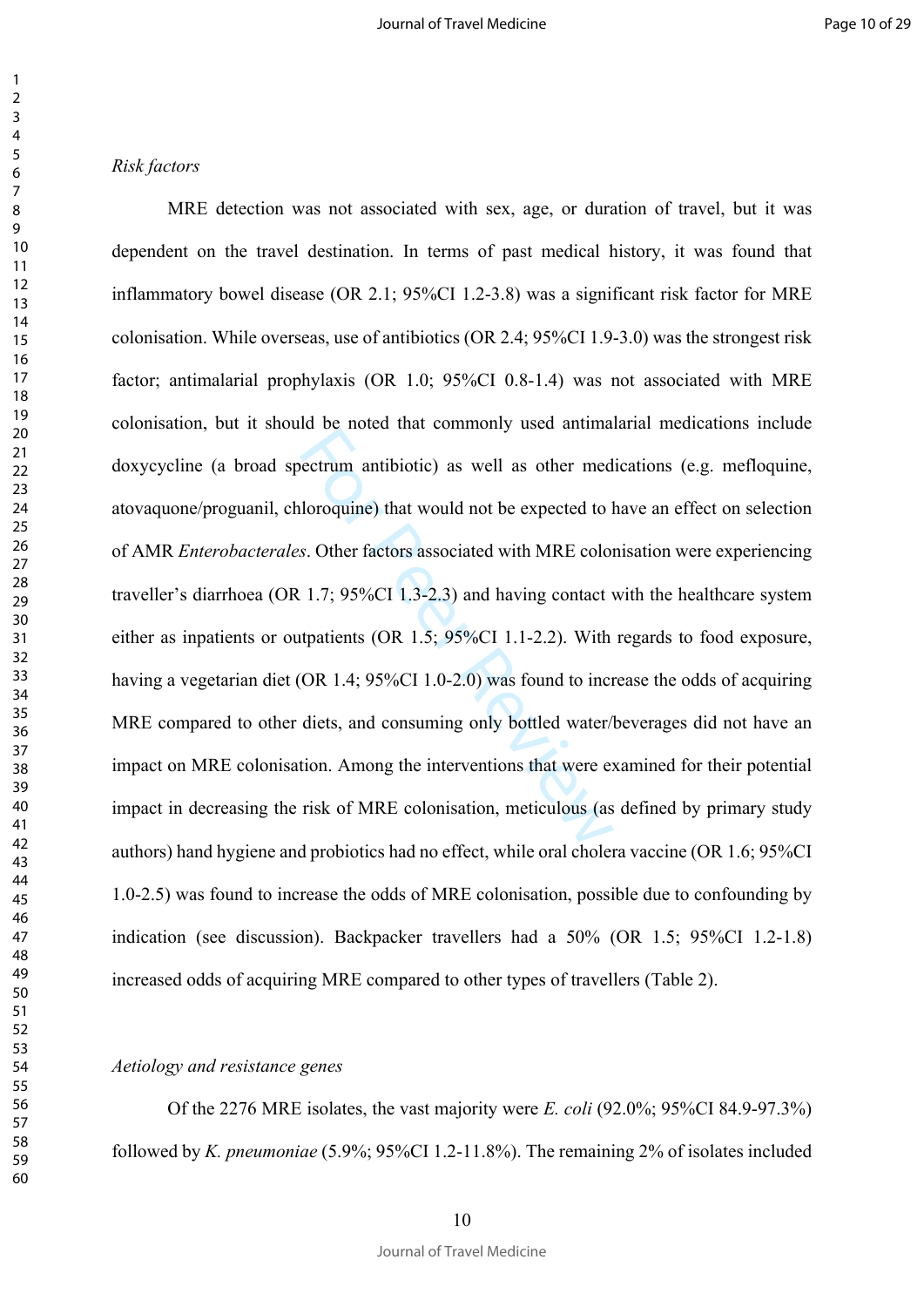$\mathbf{1}$  $\overline{2}$  $\overline{3}$  $\overline{4}$  $\overline{7}$ 

#### Journal of Travel Medicine

*Citrobacter* spp. (*freundii* and *amalonaticus*), *Proteus* spp. (*vulgaris* and *mirabilis*), *Enterobacter cloacae, Enterococcus faecium*), *Acinetobacter baumannii*, *Morganella morganii,* and a case of non-Typhi *Salmonella enterica* .

 $bla_{CTX-M}$  (92.3%; 95%CI 44.6-100%) was the most frequent resistance gene found in the MRE isolates. CTX-M group 1 was the most common followed by CTX-M groups 9 and 4. *bla*SHV and *bla*TEM were found in 3.0% (95%CI 0-2.0%) and 2.0% (95%CI 0-1.8%) of the isolates, respectively. *Enterobacterales* with carbapenem-  $(bla_{\text{OXA}}^{28,37,45}$  and  $bla_{\text{NDM}}^{28,44,45})$  and colistin- (*mcr*<sup>48</sup>) resistance genes were also isolated. Fifty isolates with carbapenem-resistant genes were identified mainly from travellers returning from Southeast Asia and the Indian subcontinent,<sup>28,37,44,45</sup> while the three isolates with colistin-resistant genes were from travellers returning from Vietnam.<sup>48</sup>

## **Discussion**

Example were also isolated. They isolated<br>ainly from travellers returning from Soutile the three isolates with colistin-resistant<br>s<br>s<br>review and meta-analysis, we compiled dat<br>is to update the evidence on the proportion<br>tr In this systematic review and meta-analysis, we compiled data from 20 different studies with over 5000 travellers to update the evidence on the proportion and risk factors for MRE detection in international travellers. The highest proportions of MRE detection were observed from travellers returning from South Asia, Northern Africa, Asia, Sub-Saharan Africa, and South and Central America; our findings correspond with the global epidemiology of AMR<sup>4</sup> and the ESBL producing *Enterobacterales* colonisation prevalence among healthy individuals.<sup>50</sup> In a meta-analysis by Karanika et el., international travellers were found to be four times more likely to be colonised by ESBL producing *Enterobacterales* than nontravellers.50 These findings highlight the importance of international travel to low- and middleincome countries in the global spread of MRE.<sup>51,52</sup> In recent years, dissemination of emerging pathogens such as NDM-1 carbapenem-resistant *K. pneumoniae* from India<sup>53</sup> and mcr-1 colistin-resistant *E. coli* from China<sup>54</sup> were facilitated by international travel.<sup>55,56</sup> Of concern is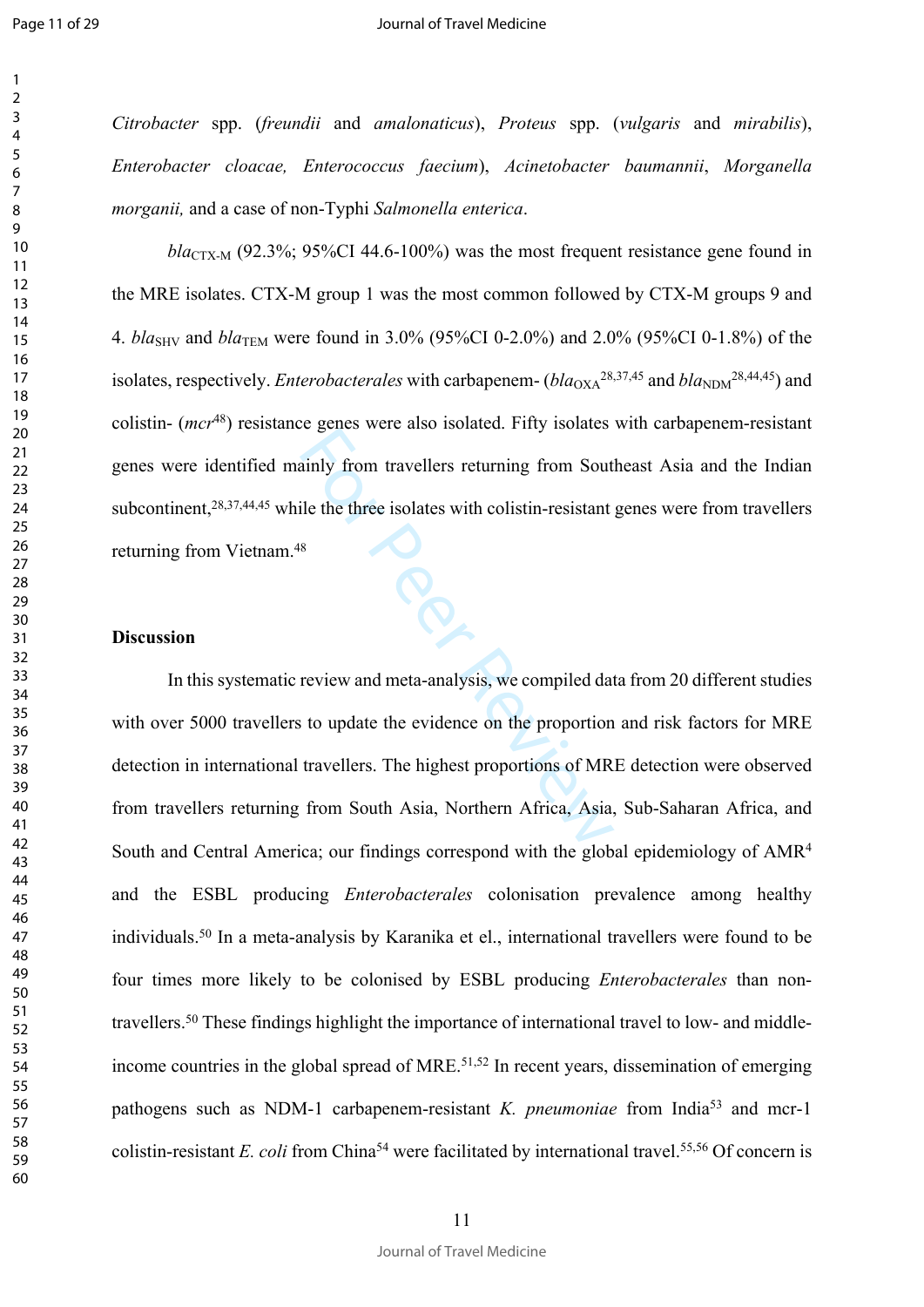that our review revealed that carbapenem-28,37,44,45 and colistin<sup>48</sup>-resistant *Enterobacterales* are being detected in international travellers. Investment in infrastructure to provide access to clean water, and adequate sanitation and hygiene may reduce transmission in low- and middleincome countries,<sup>4</sup> and possibly reduce the global spread of AMR.

Sociations are due to reverse causality, the<br>e used to identify travellers at higher risk of<br>identified, one that travellers have c<br>gre-travel consultations, healthcare profes<br>y when is required.<br>the most common condition Contact with the healthcare system, traveller's diarrhoea, and antibiotic use while travelling were strongly associated with MRE detection. The possibility that these factors are associated through reverse causality with MRE cannot be excluded (i.e. MRE infection leading to contact with the healthcare system, traveller's diarrhoea, and/or use of antibiotics). Even in the event the observed associations are due to reverse causality, these factors are markers for MRE detection and can be used to identify travellers at higher risk of being colonised by MRE. Among the risk factors identified, one that travellers have control over is antibiotic consumption, thus during pre-travel consultations, healthcare professionals need to emphasise the use of antibiotics only when is required.

Acute diarrhoea is the most common condition affecting travellers to South and Central Asia and the second most common among travellers worldwide.<sup>57</sup> Therefore, priority areas of research have been identified to generate evidence-based recommendations for preventing traveller's diarrhoea.<sup>58</sup> In line with the research priority areas, inflammatory bowel disease, a vegetarian diet, and backpacking were identified as host risk factors for MRE detection. Although it was not possible to examine the exposure to different classes and doses of antibiotics in the current review, findings by Ruppe et al.<sup>28</sup> indicate that use of different classes of antibiotics have distinct effects on the risk of MRE selection. They found that antibiotics used for malaria prophylaxis (i.e. doxycycline) did not to increase the risk of MRE selection (OR 0.9; 95%CI 0.6-1.6), while beta-lactams were associated with an increase in risk (OR 4.2; 95%CI 1.5-12.1).<sup>28</sup>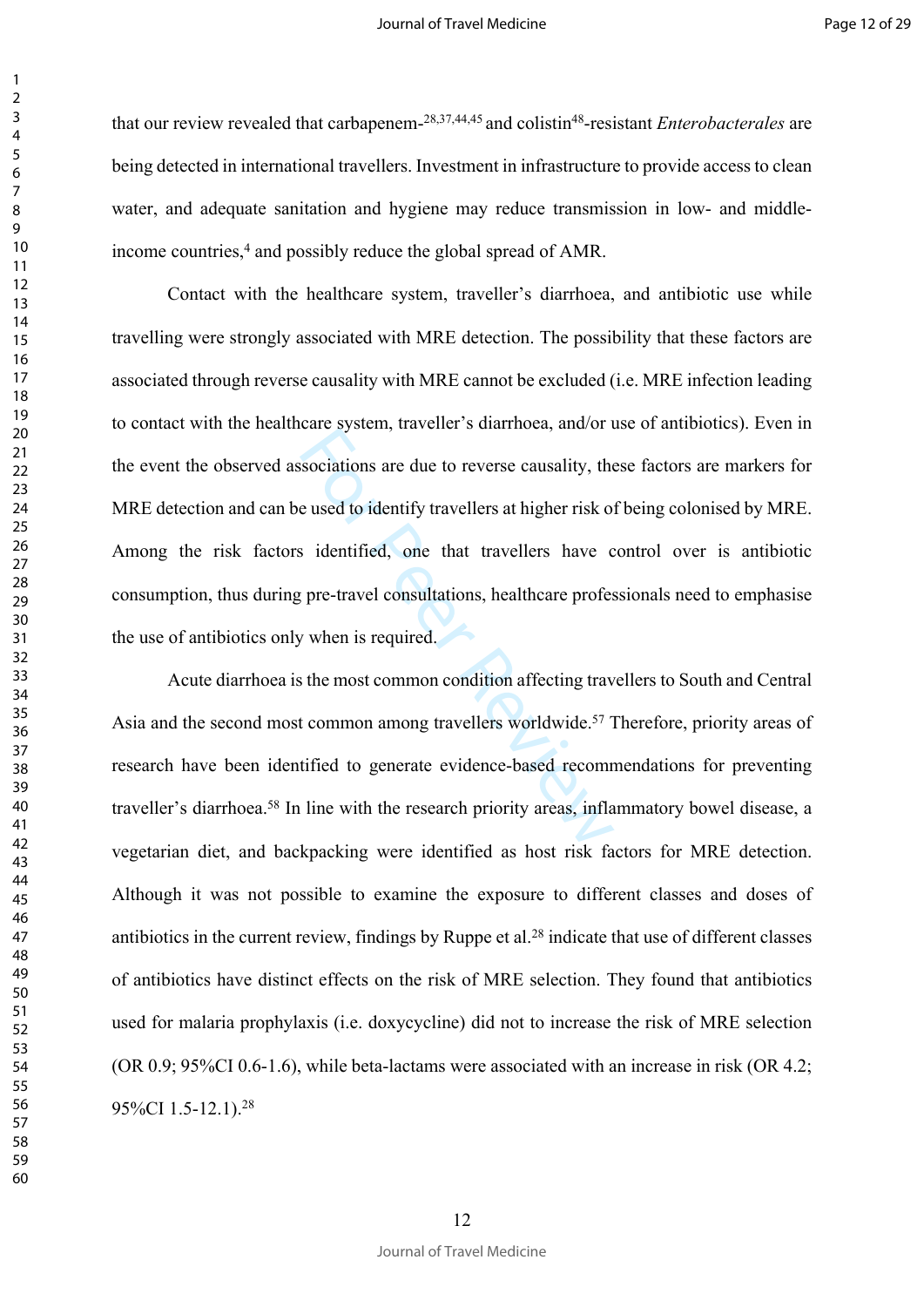$\mathbf{1}$  $\overline{2}$ 

best ration is and analytical estimates with a distributed in the analytical estimates with the exercise or al cholera vaccine. In our previous<br>hose travelling to the Indian subcontinent v<br>travellers going to other destina Non-antibiotic approaches to prevent MRE colonisation were also examined. Findings from the current review align with a recent randomised controlled trial that found that Lactobacillus rhamnosus GG did not reduce MRE colonisation in travellers.<sup>59</sup> The effect of oral cholera vaccine was also assessed, and paradoxically it was found that cholera vaccine was associated with an increase in the risk of MRE colonisation. Considering that the oral cholera vaccine provides some cross-protection against *enterotoxigenic E. coli*, one of the most common causes of traveller's diarrhoea, this association may seem contradictory. The most likely explanation for the observation is that unadjusted estimates were analysed and the result is affected by confounding by indication, i.e. travellers going to regions with higher risk of MRE are more likely to receive oral cholera vaccine. In our previous study of MRE detection in Australian travellers, those travelling to the Indian subcontinent were more likely to receive oral cholera vaccine than travellers going to other destinations; when the analysis was adjusted for travel destination and traveller's comorbidities, the point estimate indicated a protective effect of oral cholera vaccine against MRE colonisation.<sup>60</sup> To prevent confounding by indication, randomised controlled trials are needed to provide robust evidence on the effect of potentially protective interventions.

It is clear that international travellers are a high risk group; over 50% of travellers returning from South Asia are asymptomatic MRE carriers and there is increasing evidence of subsequent household transmission of MRE.12,13 Cases of ESBL-producing *E. coli* bacteraemia have been reported after prostate biopsies<sup>17</sup> and international travel has been identified as the risk factor for fluoroquinolone-resistant and ESBL-producing *E. coli* infections.16,61 Therefore, the role of screening and contact precaution of returned travellers from clinical and public health perspectives need to be further examined.<sup>62</sup> It is unfeasible to screen all returning travellers, but in a healthcare setting, it may be feasible to screen those who are planning to undergo higher risk medical procedures; although current evidence suggest that ESBL-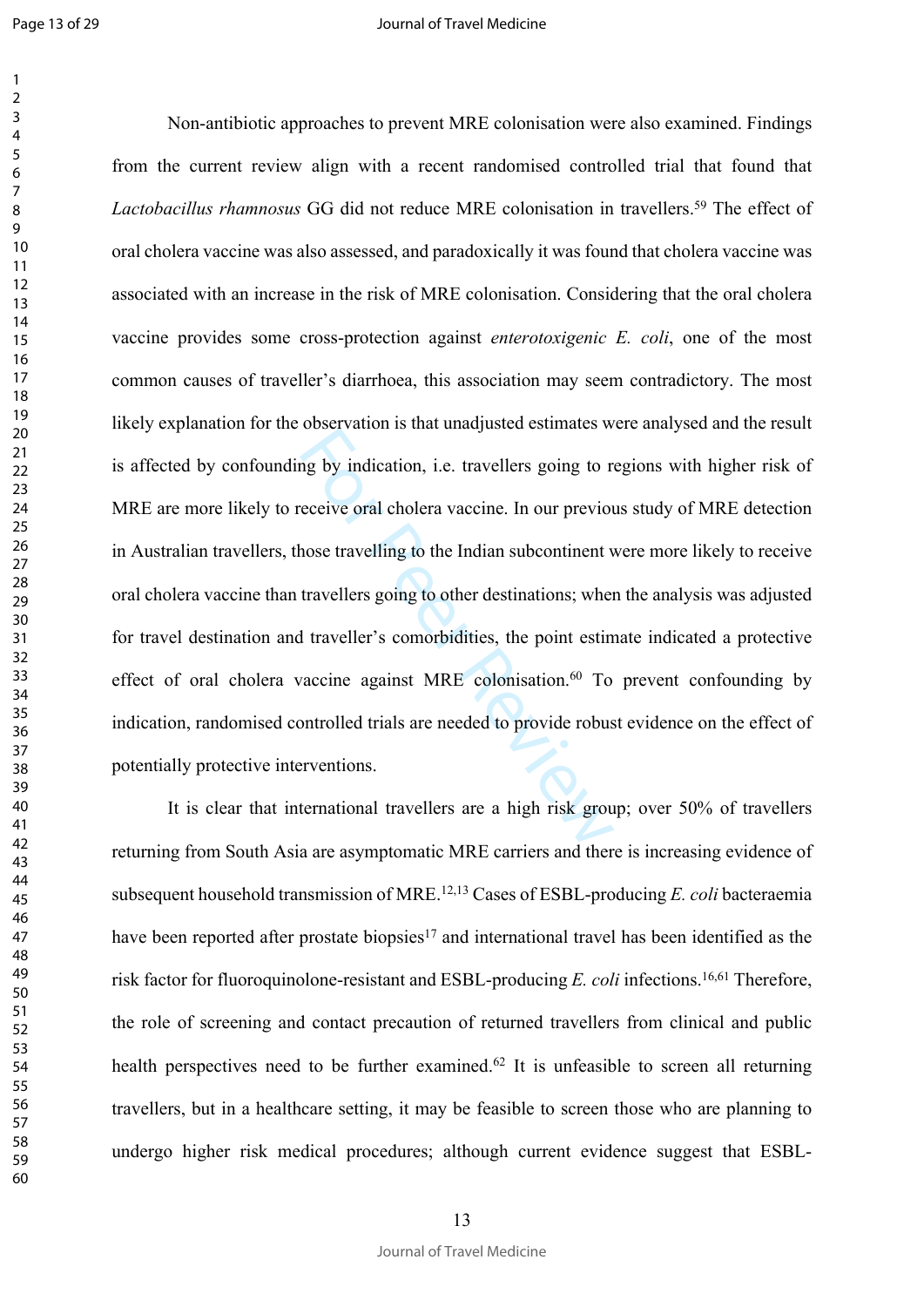producing *E. coli* is less likely to spread between patients in hospitals than other *Enterobacterales* species.<sup>63</sup> Current studies on international patient transfers have shown that targeted screening programs of high-risk patients may be a more cost-effective strategy than mass screening<sup>64</sup> and contact precaution and environmental cleaning with chlorine-based disinfectant can prevent transmission.<sup>65</sup> Given that prolonged MRE carriage is uncommon, most travellers ( $\sim$ 90%) are culture-negative within 6 months,  $28,33,46$  strategies should aim to reduce transmission and avoid elective surgical interventions within this period.

In systemate force and metal analysis and<br>In as unadjusted estimates, thus pooled estimates and<br>This may be the case of potential protection<br>This may be the case of potential protection<br>of the control of the risk of differ The findings of our systematic review and meta-analysis should be understood in light of some of the limitations. Estimates extracted and synthesized from observational studies included adjusted as well as unadjusted estimates, thus pooled estimates may be affected by confounding variables. This may be the case of potential protective interventions, where paradoxical findings were observed. To examine regional and within-country differences in MRE detection, as well as the risk of different antibiotic classes and doses, more granular data are required. Individual patient data meta-analysis may provide valuable information to answer these questions. The current review examined the risk factors relevant to average travellers from high-income countries, thus findings may not be applicable to special groups of travellers such as military personnel, refugees and asylum seekers, or hospital transfers as they may have different risk profiles. The median age of travellers in the included studies ranged from 25 to 66 years, so findings may not be generalizable to children. Some studies collected post-travel samples between 3 and 12 months post travel, thus we cannot rule out the possibility that the participants became colonised after their return.

In conclusion, international travel is an important driver for MRE spread worldwide. South Asia as a travel destination is a major risk factor for MRE acquisition. Additional risk factors for individuals to become colonised, include inflammatory bowel disease, use of antibiotics, traveller's diarrhoea, contact with the healthcare system, having a vegetarian diet,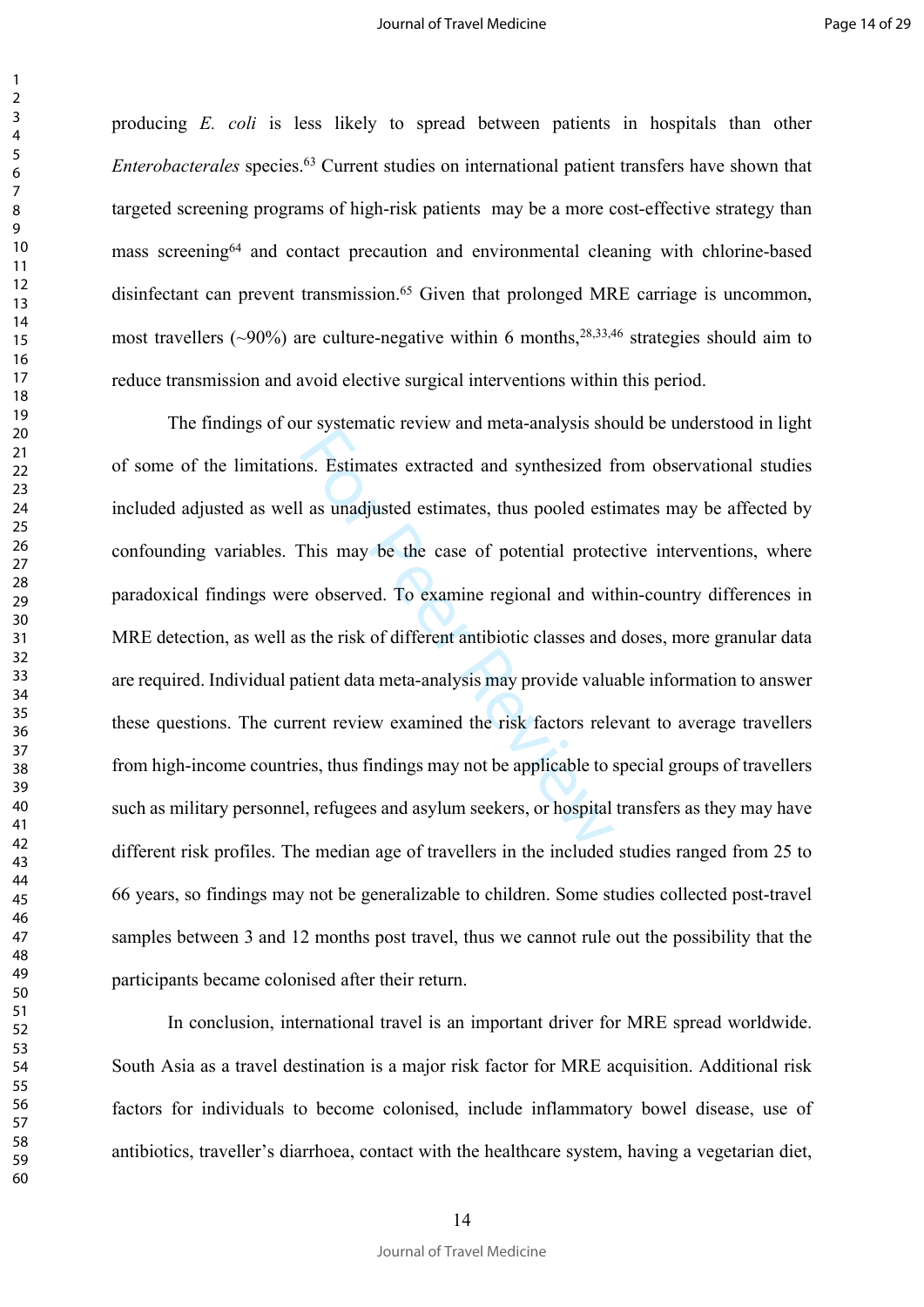$\mathbf{1}$ 

and backpacking. Future research needs to identify effective interventions to reduce the risk of MRE colonisation and design strategies to reduce local transmission on return, including transmission to household and community members, as well as wider dissemination into the environment and animal populations

For Perince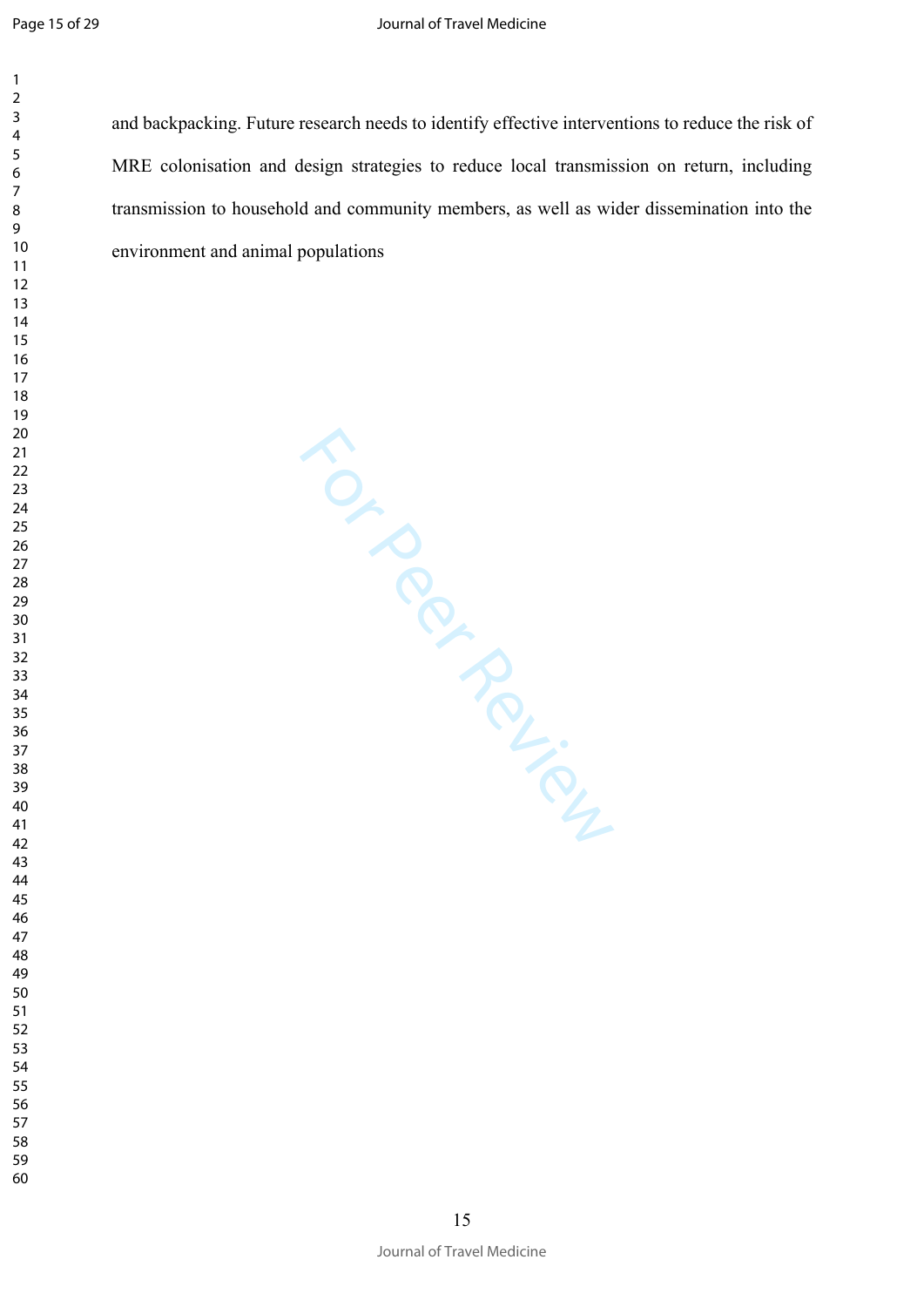## **Acknowledgement**

The authors acknowledge the assistance provided by Mr Tsheten Tsheten for creating the choropleth map.

## **Funding**

the Australian National University<br>proported by the Australian National University<br>of the study: LFK, DJM, CLL<br>sembly of the data: LFK, JS LFK and CLL were supported by Australian National Health and Medical Research Council Early Career Fellowships (APP1158469 and APP1109035). MK was supported by an Australian National Health and Medical Research Council Career Development Fellowship (APP1145997). JS was supported by the Australian National University, Australia Degree by Research Scholarship.

## **Conflicts of interest**

The authors do not have any conflicts of interest to declare.

## **Authors' contribution**

Conception and design of the study: LFK, DJM, CLL

Collection and assembly of the data: LFK, JS

Analysis and interpretation: LFK, LY, DJM, CLL

Manuscript writing: All authors

Final approval of manuscript: All authors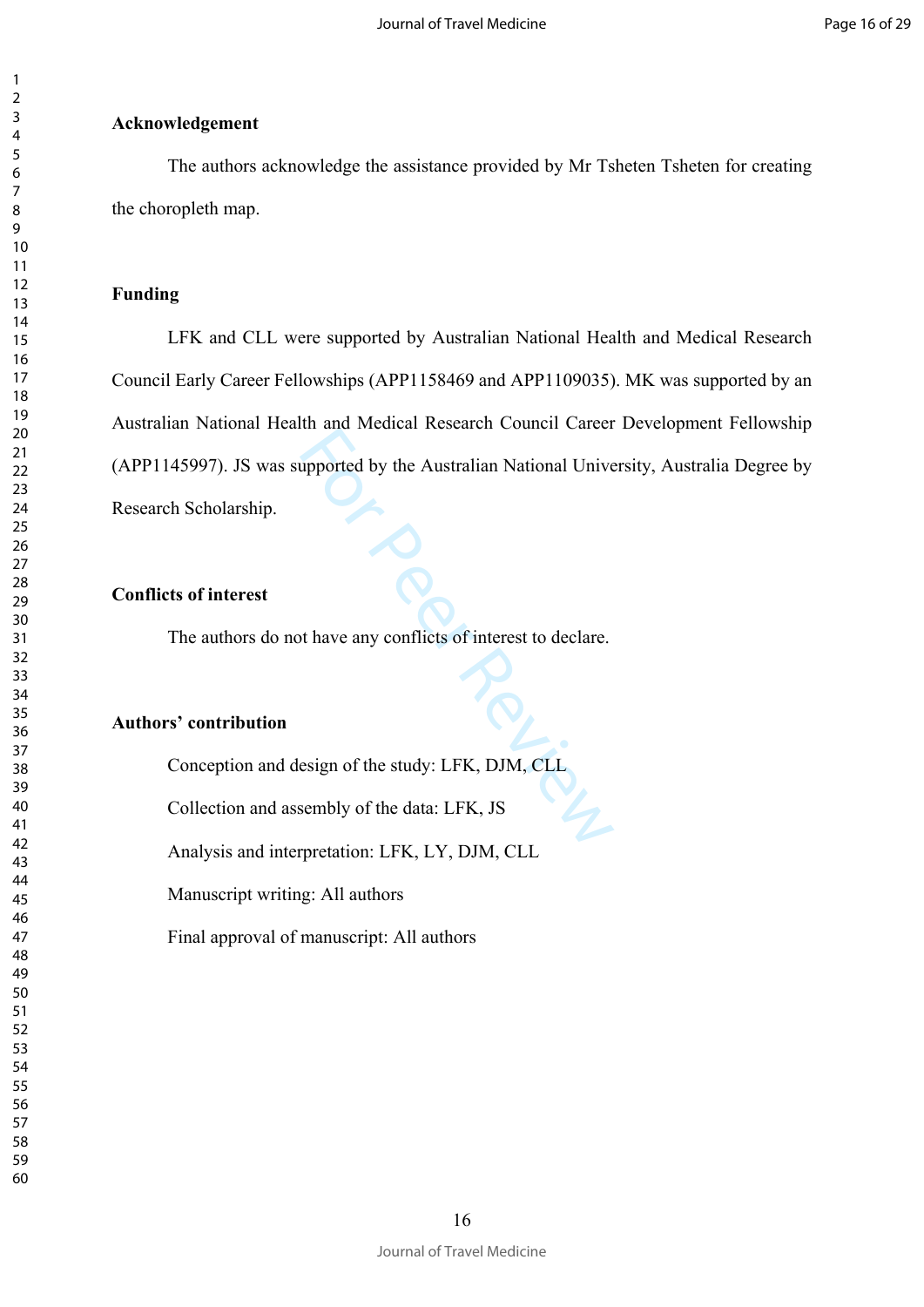$\mathbf{1}$  $\overline{2}$ 

## **References**

1. de Kraker ME, Davey PG, Grundmann H. Mortality and hospital stay associated with resistant Staphylococcus aureus and Escherichia coli bacteremia: estimating the burden of antibiotic resistance in Europe. *PLoS Med* 2011; 8(10): e1001104.

2. Stewardson AJ, Allignol A, Beyersmann J, Graves N, Schumacher M, Meyer R, et al. The health and economic burden of bloodstream infections caused by antimicrobial-susceptible and non-susceptible Enterobacteriaceae and Staphylococcus aureus in European hospitals, 2010 and 2011: a multicentre retrospective cohort study. *Eurosurveillance* 2016; 21(33).

 $\frac{1}{\text{max-review.org/sites/default/files/AMR}}$ <br>
Fisis%20for%20the%20health%20and%20<br>
9).<br>
gs JJ, Walsh TR, Gandra S, Laxminaraya<br>
contributing to global antimicrobial res<br>
anneet Planet Health 2018; 2(9): e398-e405<br>
antibiotic resistance crisi 3. O'Neil J. Antimicrobial Resistance: Tackling a Crisis for the Health and Wealth of Nations. 2014. [https://amr-review.org/sites/default/files/AMR%20Review%20Paper%20-](https://amr-review.org/sites/default/files/AMR%20Review%20Paper%20-%20Tackling%20a%20crisis%20for%20the%20health%20and%20wealth%20of%20nations_1.pdf) [%20Tackling%20a%20crisis%20for%20the%20health%20and%20wealth%20of%20nations\\_](https://amr-review.org/sites/default/files/AMR%20Review%20Paper%20-%20Tackling%20a%20crisis%20for%20the%20health%20and%20wealth%20of%20nations_1.pdf) [1.pdf](https://amr-review.org/sites/default/files/AMR%20Review%20Paper%20-%20Tackling%20a%20crisis%20for%20the%20health%20and%20wealth%20of%20nations_1.pdf) (accessed Aug 2019).

4. Collignon P, Beggs JJ, Walsh TR, Gandra S, Laxminarayan R. Anthropological and socioeconomic factors contributing to global antimicrobial resistance: a univariate and multivariable analysis. *Lancet Planet Health* 2018; 2(9): e398-e405.

5. Ventola CL. The antibiotic resistance crisis: part 1: causes and threats. *P T* 2015; 40(4): 277-83.

6. Woerther PL, Burdet C, Chachaty E, Andremont A. Trends in human fecal carriage of extended-spectrum β-lactamases in the community: Toward the globalization of CTX-M. *Clin Microbiol Rev* 2013; 26(4): 744-58.

7. Klein EY, Tseng KK, Pant S, Laxminarayan R. Tracking global trends in the effectiveness of antibiotic therapy using the Drug Resistance Index. *BMJ Global Health* 2019; 4(2): e001315.

8. Kumarasamy KK, Toleman MA, Walsh TR, Bagaria J, Butt F, Balakrishnan R, et al. Emergence of a new antibiotic resistance mechanism in India, Pakistan, and the UK: a molecular, biological, and epidemiological study. *Lancet Infect Dis* 2010; 10(9): 597-602.

9. Collignon P. Antibiotic resistance: are we all doomed? *Intern Med J* 2015; 45(11): 1109-15.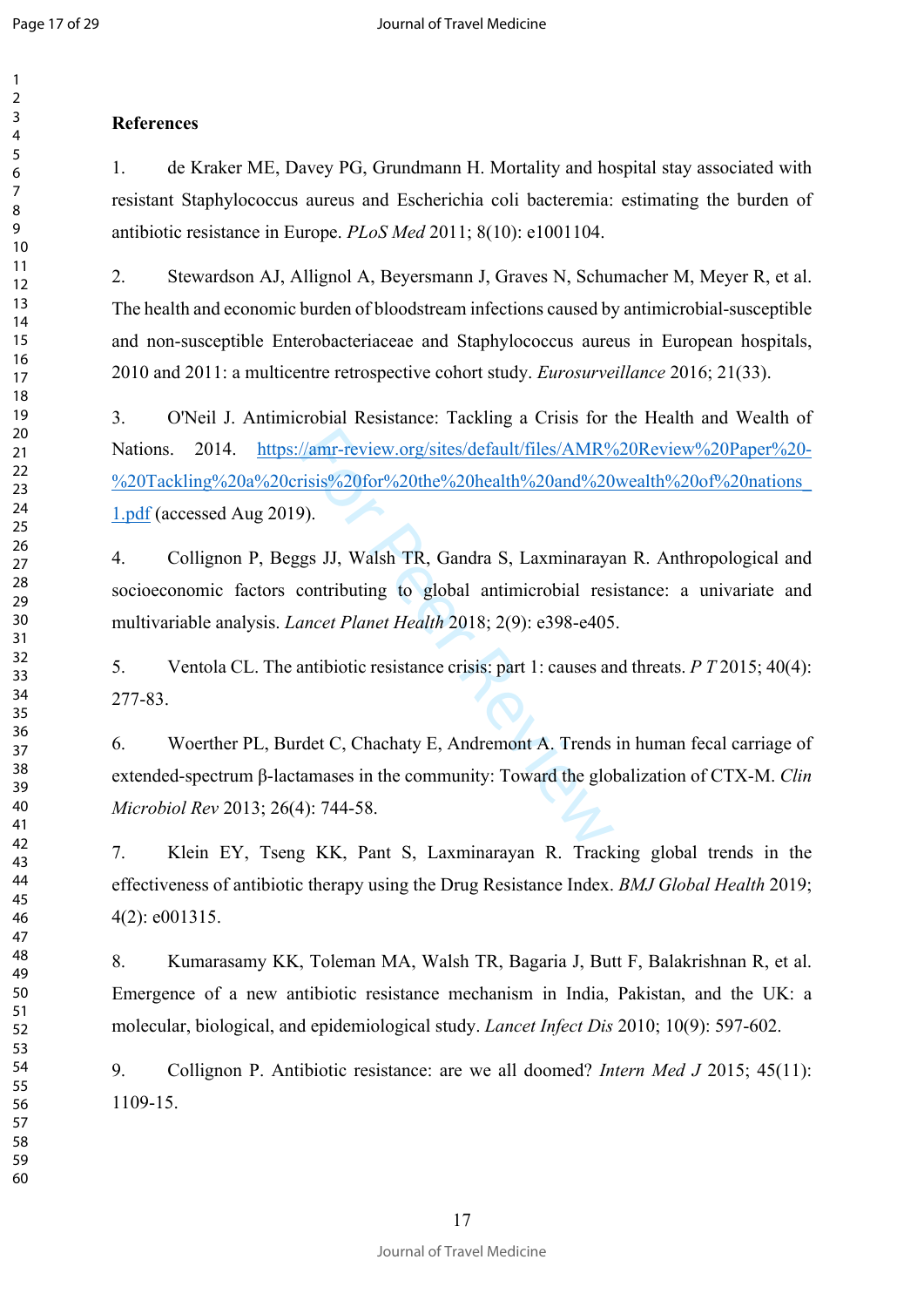10. Bevan ER, McNally A, Thomas CM, Piddock LJV, Hawkey PM. Acquisition and loss of CTX-M-producing and non-producing escherichia coli in the fecal microbiome of travelers to South Asia. *mBio* 2018; 9(6).

11. Chen LH, Wilson ME. The Globalization of Healthcare: Implications of Medical Tourism for the Infectious Disease Clinician. *Clin Infect Dis* 2013; 57(12): 1752-9.

12. Paltansing S, Vlot JA, Kraakman ME, Mesman R, Bruijning ML, Bernards AT, et al. Extended-spectrum β-lactamase-producing enterobacteriaceae among travelers from the Netherlands. *Emerg Infect Dis* 2013; 19(8): 1206-13.

13. Arcilla MS, van Hattem JM, Haverkate MR, Bootsma MCJ, van Genderen PJJ, Goorhuis A, et al. Import and spread of extended-spectrum beta-lactamase-producing Enterobacteriaceae by international travellers (COMBAT study): a prospective, multicentre cohort study. *Lancet Infect Dis* 2017; 17(1): 78-85.

14. Wilder-Smith A, Goh KT, Barkham T, Paton NI. Hajj-Associated Outbreak Strain of Neisseria meningitidis Serogroup W135: Estimates of the Attack Rate in a Defined Population and the Risk of Invasive Disease Developing in Carriers. *Clin Infect Dis* 2003; 36(6): 679-83.

port and spread of extended-spectrum<br>ternational travellers (COMBAT study):<br>ct Dis 2017; 17(1): 78-85.<br>Goh KT, Barkham T, Paton NI. Hajj-Asse<br>rogroup W135: Estimates of the Attack Ra<br>Disease Developing in Carriers. Clin In 15. Fournier S, Lepainteur M, Kassis-Chikhani N, Huang M, Brun-Buisson C, Jarlier V. Link between carbapenemase-producing Enterobacteria carriage and cross-border exchanges: eight-year surveillance in a large French multihospitals institution. *J Ttrav Med* 2012; 19(5): 320-3.

16. Patel U, Dasgupta P, Amoroso P, Challacombe B, Pilcher J, Kirby R. Infection after transrectal ultrasonography-guided prostate biopsy: increased relative risks after recent international travel or antibiotic use. *BJU Int* 2012; 109(12): 1781-5.

17. Williamson DA, Masters J, Freeman J, Roberts S. Travel-associated extended-spectrum beta-lactamase-producing Escherichia coli bloodstream infection following transrectal ultrasound-guided prostate biopsy. *BJU Int* 2012; 109(7): E21-2.

18. Hassing RJ, Alsma J, Arcilla MS, van Genderen PJ, Stricker BH, Verbon A. International travel and acquisition of multidrug-resistant Enterobacteriaceae: a systematic review. *Eurosurveillance* 2015; 20(47).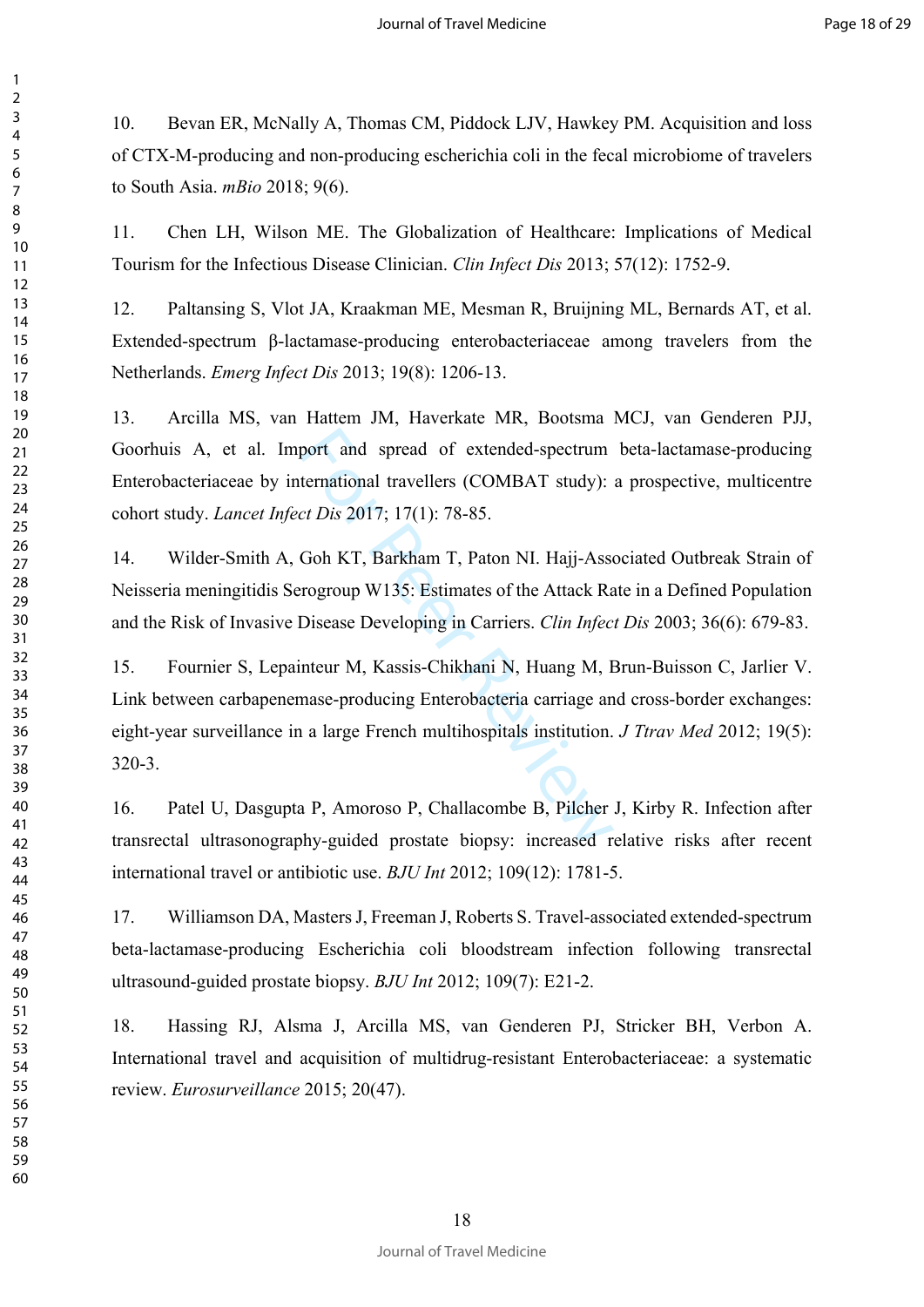$\mathbf{1}$ 

60

19. Moher D, Liberati A, Tetzlaff J, Altman DG, The PG. Preferred Reporting Items for Systematic Reviews and Meta-Analyses: The PRISMA Statement. *PLoS Med* 2009; 6(7): e1000097.

20. Ouzzani M, Hammady H, Fedorowicz Z, Elmagarmid A. Rayyan-a web and mobile app for systematic reviews. *Syst Rev* 2016; 5(1): 210.

21. Ruppé E, Andremont A, Armand-Lefèvre L. Digestive tract colonization by multidrugresistant Enterobacteriaceae in travellers: An update. *Travel Med Infect Dis* 2018; 21: 28-35.

22. Armand-Lefevre L, Andremont A, Ruppe E. Travel and acquisition of multidrugresistant Enterobacteriaceae. *Med Mal Infect* 2018; 48(7): 431-41.

gt JJ, Khan S, Thalib L, Williams GM. Adv<br>1 trials 1: The inverse variance heterogen<br>0-8.<br>L, Barendregt JJ, Doi SAR. A new<br>etecting bias in meta-analysis. *Int J Evid B*<br>Arcilla MS, Bootsma MCJ, Van Genderen<br>iage and poten 23. Doi SA, Barendregt JJ, Khan S, Thalib L, Williams GM. Advances in the meta-analysis of heterogeneous clinical trials I: The inverse variance heterogeneity model. *Contemp Clin Trials* 2015; 45(Pt A): 130-8.

24. Furuya-Kanamori L, Barendregt JJ, Doi SAR. A new improved graphical and quantitative method for detecting bias in meta-analysis. *Int J Evid Based Healthc* 2018; 16(4): 195-203.

25. Van Hattem JM, Arcilla MS, Bootsma MCJ, Van Genderen PJ, Goorhuis A, Grobusch MP, et al. Prolonged carriage and potential onward transmission of carbapenemase-producing Enterobacteriaceae in Dutch travelers. *Future Microbiol* 2016; 11(7): 857-64.

26. van Hattem JM, Arcilla MS, Grobusch MP, Bart A, Bootsma MC, van Genderen PJ, et al. Travel-related acquisition of diarrhoeagenic bacteria, enteral viruses and parasites in a prospective cohort of 98 Dutch travellers. *Travel Med Infect Dis* 2017; 19: 33-6.

27. van Hattem JM, Cabal A, Arcilla MS, Alvarez J, de Jong MD, Melles DC, et al. Risk of acquisition of human diarrhoeagenic Escherichia coli virulence genes in intercontinental travellers: A prospective, multi-centre study. *Travel Med Infect Dis* 2019.

28. Ruppe E, Armand-Lefevre L, Estellat C, Consigny PH, El Mniai A, Boussadia Y, et al. High Rate of Acquisition but Short Duration of Carriage of Multidrug-Resistant Enterobacteriaceae After Travel to the Tropics. *Clin Infect Dis* 2015; 61(4): 593-600.

29. Lorme F, Maataoui N, Rondinaud E, Esposito-Farese M, Clermont O, Ruppe E, et al. Acquisition of plasmid-mediated cephalosporinase producing Enterobacteriaceae after a travel to the tropics. *PLoS One* 2018; 13(12): e0206909.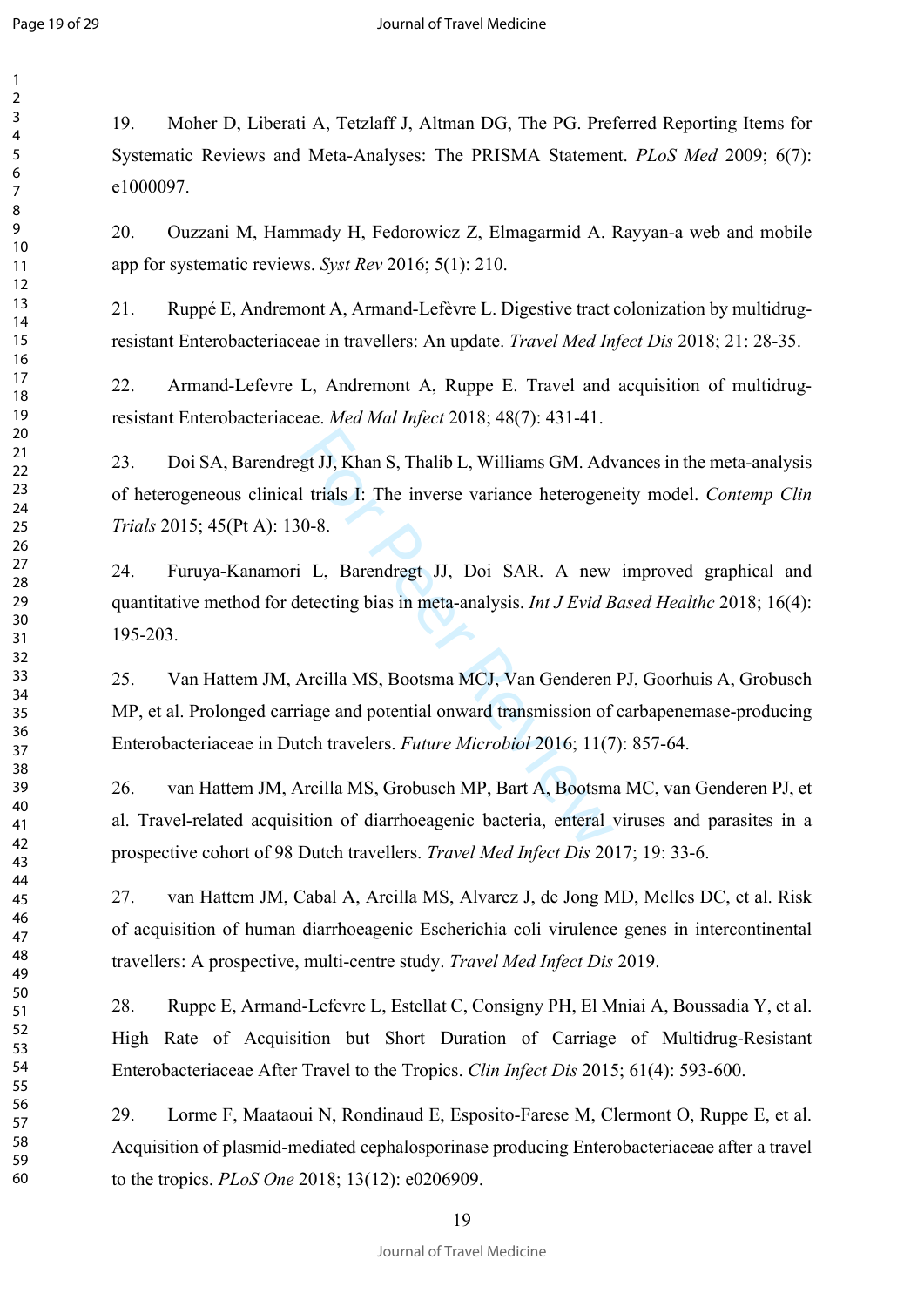30. Kantele A, Laaveri T, Mero S, Vilkman K, Pakkanen SH, Ollgren J, et al. Antimicrobials increase travelers' risk of colonization by extended-spectrum betalactamaseproducing Enterobacteriaceae. *Clin Infect Dis* 2015; 60(6): 837-46.

31. Kantele A, Mero S, Kirveskari J, Laaveri T. Fluoroquinolone antibiotic users select fluoroquinolone-resistant ESBL-producing Enterobacteriaceae (ESBL-PE) - Data of a prospective traveller study. *Travel Med Infect Dis* 2017; 16: 23-30.

32. Lääveri T, Vilkman K, Pakkanen S, Kirveskari J, Kantele A. Despite antibiotic treatment of travellers' diarrhoea, pathogens are found in stools from half of travellers at return. *Travel Med Infect Dis* 2018; 23: 49-55.

33. Kennedy K, Collignon P. Colonisation with Escherichia coli resistant to "critically important" antibiotics: A high risk for international travellers. *Eur J Clin Microbiol Infect Dis* 2010; 29(12): 1501-6.

34. Rogers BA, Kennedy KJ, Sidjabat HE, Jones M, Collignon P, Paterson DL. Prolonged carriage of resistant E. coli by returned travellers: clonality, risk factors and bacterial characteristics. *Eur J Clin Microbiol Infect Dis* 2012; 31(9): 2413-20.

ignon P. Colonisation with Escherichia chigh risk for international travellers. *Eur* J.<br>edy KJ, Sidjabat HE, Jones M, Collignon coli by returned travellers: clonality, *n Microbiol Infect Dis* 2012; 31(9): 2413-2<br>f CJ, 35. von Wintersdorff CJ, Penders J, Stobberingh EE, Oude Lashof AM, Hoebe CJ, Savelkoul PH, et al. High rates of antimicrobial drug resistance gene acquisition after international travel, The Netherlands. *Emerg Infect Dis* 2014; 20(4): 649-57.

36. von Wintersdorff CJH, Wolffs PFG, van Niekerk JM, Beuken E, van Alphen LB, Stobberingh EE, et al. Detection of the plasmid-mediated colistin-resistance gene mcr-1 in faecal metagenomes of Dutch travellers. *J Antimicrob Chemother* 2016; 71(12): 3416-9.

37. Reuland EA, Sonder GJ, Stolte I, Al Naiemi N, Koek A, Linde GB, et al. Travel to Asia and traveller's diarrhoea with antibiotic treatment are independent risk factors for acquiring ciprofloxacin-resistant and extended spectrum beta-lactamase-producing Enterobacteriaceae-a prospective cohort study. *Clin Microbiol Infect* 2016; 22(8): 731.e1-7.

38. Schaumburg F, Sertic SM, Correa-Martinez C, Mellmann A, Köck R, Becker K. Acquisition and colonization dynamics of antimicrobial-resistant bacteria during international travel: a prospective cohort study. *Clin Microbiol Infect* 2019 [Epub ahead of print].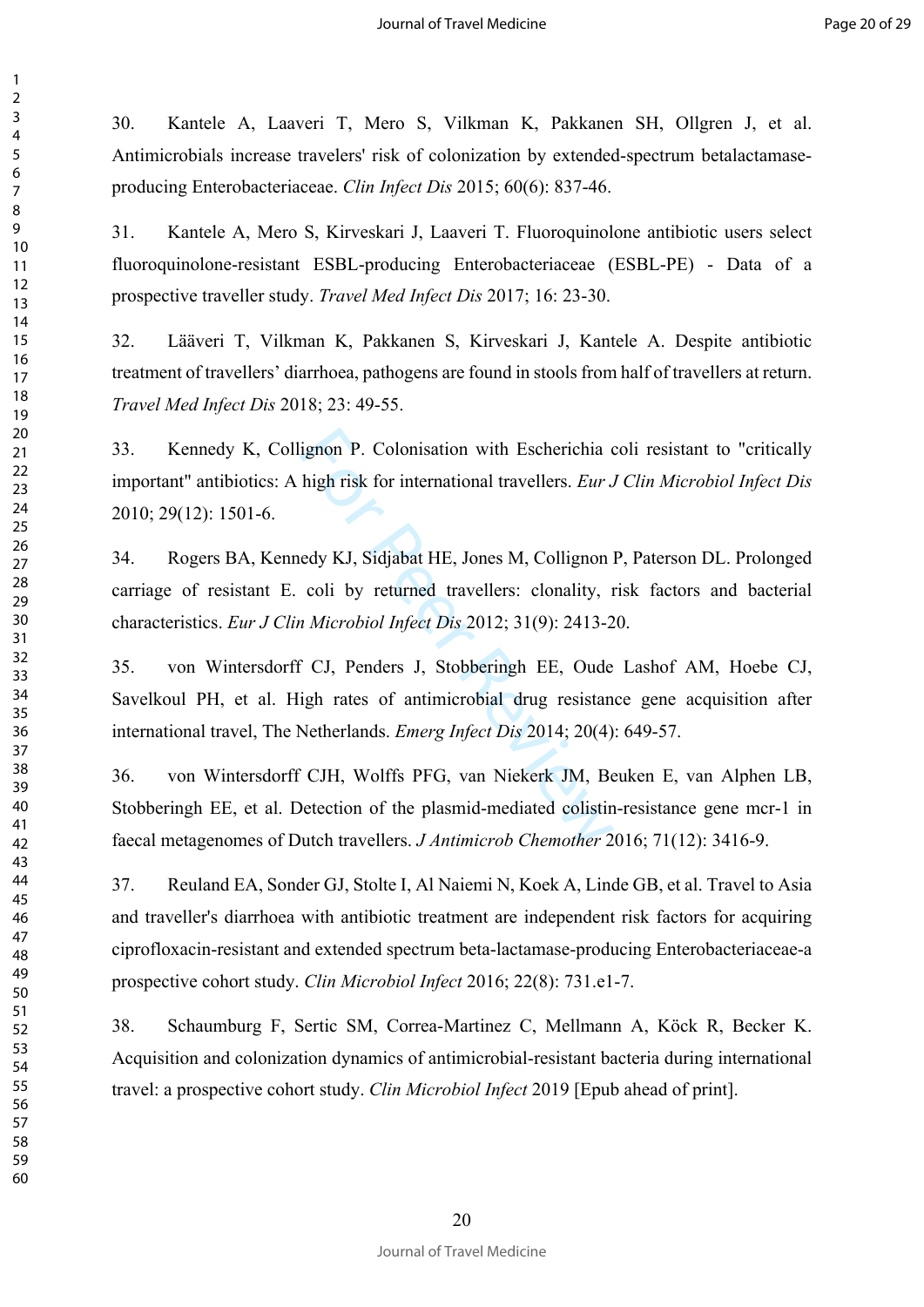$\mathbf{1}$  $\overline{2}$  $\overline{3}$  $\overline{4}$  $\overline{7}$ 

39. Östholm-Balkhed A, Tärnberg M, Nilsson M, Nilsson LE, Hanberger H, Hällgren A. Travel-associated faecal colonization with esbl-producing enterobacteriaceae: Incidence and risk factors. *J Antimicrob Chemother* 2013; 68(9): 2144-53.

40. Tängdén T, Cars O, Melhus Å, Löwdin E. Foreign travel is a major risk factor for colonization with Escherichia coli producing CTX-M-type extended-spectrum β-lactamases: A prospective study with Swedish volunteers. *Antimicrob Agents Chemother* 2010; 54(9): 3564-8.

41. Vading M, Kabir MH, Kalin M, Iversen A, Wiklund S, Naucler P, et al. Frequent acquisition of low-virulence strains of ESBL-producing Escherichia coli in travellers. *J Antimicrob Chemother* 2016; 71(12): 3548-55.

016; 71(12): 3548-55.<br>
Il J, Granlund M, Evengard B, Palmgren H,<br>
xtended-spectrum beta-lactamase produci<br>
nical assignment abroad: A prospective stu<br>
uenzli E, Pires J, Tinguely R, Carattoli A, l<br>
Enterobacteriaceae, incl 42. Angelin M, Forsell J, Granlund M, Evengard B, Palmgren H, Johansson A. Risk factors for colonization with extended-spectrum beta-lactamase producing Enterobacteriaceae in healthcare students on clinical assignment abroad: A prospective study. *Travel Med Infect Dis* 2015; 13(3): 223-9.

43. Bernasconi OJ, Kuenzli E, Pires J, Tinguely R, Carattoli A, Hatz C, et al. Travelers can import colistin-resistant Enterobacteriaceae, including those possessing the plasmid-mediated mcr-1 gene. *Antimicrob Agents Chemother* 2016; 60(8): 5080-4.

44. Kuenzli E, Jaeger VK, Frei R, Neumayr A, DeCrom S, Haller S, et al. High colonization rates of extended-spectrum beta-lactamase (ESBL)-producing Escherichia coli in Swiss travellers to South Asia- a prospective observational multicentre cohort study looking at epidemiology, microbiology and risk factors. *BMC Infect Dis* 2014; 14: 528.

45. Macaux L, Ndoye O, Cordel H, Pomares TB, Seytre D, Bouchaud O, et al. Extensivelydrug-resistant bacteria carriers among overseas travellers: one-third had not been hospitalized previously. *Int J Antimicrob Agents* 2018; 52(3): 385-9.

46. Lübbert C, Straube L, Stein C, Makarewicz O, Schubert S, Mössner J, et al. Colonization with extended-spectrum beta-lactamase-producing and carbapenemaseproducing Enterobacteriaceae in international travelers returning to Germany. *Int J Med Microbiol* 2015; 305(1): 148-56.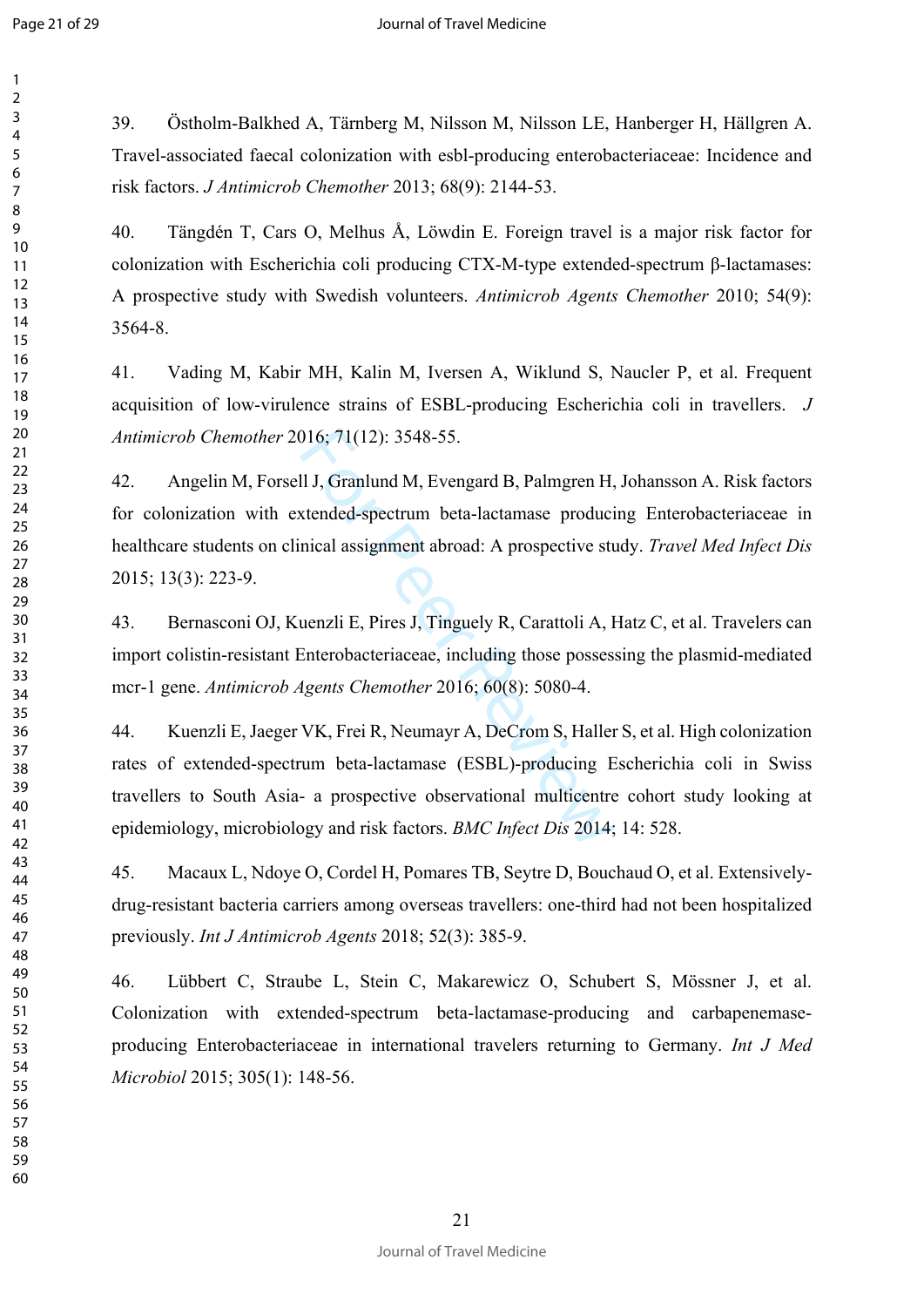47. Lausch KR, Fuursted K, Larsen CS, Storgaard M. Colonisation with multi-resistant Enterobacteriaceae in hospitalised Danish patients with a history of recent travel: A crosssectional study. *Travel Med Infect Dis* 2013; 11(5): 320-3.

48. Nakayama T, Kumeda Y, Kawahara R, Yamaguchi T, Yamamoto Y. Carriage of colistin-resistant, extended-spectrum β-lactamase-producing escherichia coli harboring the mcr-1 resistance gene after short-term international travel to Vietnam. *Infect Drug Resist* 2018; 11: 391-5.

49. Weisenberg SA, Mediavilla JR, Chen L, Alexander EL, Rhee KY, Kreiswirth BN, et al. Extended Spectrum Beta-Lactamase-Producing Enterobacteriaceae in International Travelers and Non-Travelers in New York City. *PLoS One* 2012; 7(9).

lers in New York City. *PLoS One* 2012; 7<br>
Intanos T, Arvanitis M, Grigoras C, Mylon<br>
1 Beta-lactamase-Producing Enterobacter<br>
als: A Systematic Review and Metaanal<br>
1<br>
kel TP, Pires J, Craig J, Laxminarayan R.<br>
ice: The R 50. Karanika S, Karantanos T, Arvanitis M, Grigoras C, Mylonakis E. Fecal Colonization with Extended-spectrum Beta-lactamase-Producing Enterobacteriaceae and Risk Factors among Healthy Individuals: A Systematic Review and Metaanalysis. *Clin Infect Dis*2016; 63(3): 310-8.

51. Frost I, Van Boeckel TP, Pires J, Craig J, Laxminarayan R. Global Geographic Trends in Antimicrobial Resistance: The Role of International Travel. *J Travel Med* 2019 [Epub ahead of print].

52. Vila J. Multidrug-Resistant Bacteria Without Borders: Role of International Trips in the Spread of Multidrug-Resistant Bacteria. *J Travel Med* 2015; 22(5): 289-91.

53. Yong D, Toleman MA, Giske CG, Cho HS, Sundman K, Lee K, et al. Characterization of a new metallo-beta-lactamase gene, bla(NDM-1), and a novel erythromycin esterase gene carried on a unique genetic structure in Klebsiella pneumoniae sequence type 14 from India. *Antimicrob Agents Chemother* 2009; 53(12): 5046-54.

54. Liu YY, Wang Y, Walsh TR, Yi LX, Zhang R, Spencer J, et al. Emergence of plasmidmediated colistin resistance mechanism MCR-1 in animals and human beings in China: a microbiological and molecular biological study. *Lancet Infect Dis* 2016; 16(2): 161-8.

55. Berrazeg M, Diene S, Medjahed L, Parola P, Drissi M, Raoult D, et al. New Delhi Metallo-beta-lactamase around the world: an eReview using Google Maps. *Eurosurveillance*  2014; 19(20).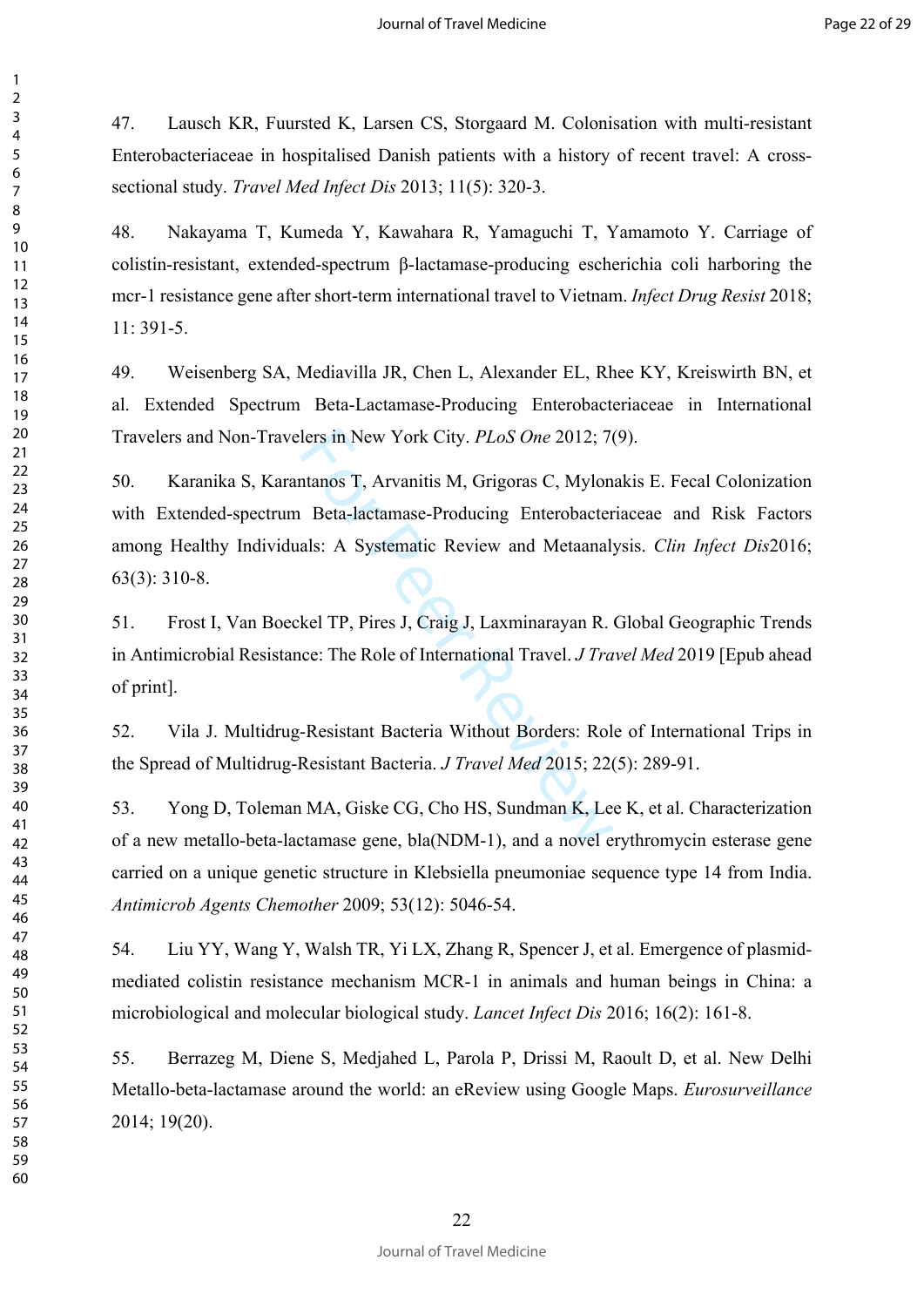$\mathbf{1}$ 

56. Schwarz S, Johnson AP. Transferable resistance to colistin: a new but old threat. *J Antimicrob Chemother* 2016; 71(8): 2066-70.

57. Freedman DO, Weld LH, Kozarsky PE, Fisk T, Robins R, Von Sonnenburg F, et al. Spectrum of disease and relation to place of exposure among ill returned travelers. *N Engl J Med* 2006; 354(2): 119-30.

58. DuPont HL, Steffen R. Use of antimicrobial agents for treatment and prevention of travellers' diarrhoea in the face of enhanced risk of transient fecal carriage of multi-drug resistant enterobacteriaceae: setting the stage for consensus recommendations. *J Trav Med*  2017; 24(suppl\_1): S57-s62.

59. Dall LB, Lausch KR, Gedebjerg A, Fuursted K, Storgaard M, Larsen CS. Do probiotics prevent colonization with multi-resistant Enterobacteriaceae during travel? A randomized controlled trial. *Trav Med Infect Dis* 2019; 27: 81-6.

60. Furuya-Kanamori L, Mills DJ, Robson J, Lau CL. Acquisition Rate and Risk Factors for Multidrug Resistance Enterobacteriaceae among Australian Travellers. Poster presentation at the 16th Conference of the ISTM. Washington DC, USA; 2019.

KR, Gedebjerg A, Fuursted K, Storgaard M<br>
th multi-resistant Enterobacteriaceae duri<br> *d Infect Dis* 2019; 27: 81-6.<br>
L. Mills DJ, Robson J, Lau CL. Acquisit<br>
Enterobacteriaceae among Australian Trav<br>
if the ISTM. Washingt 61. Knaapila J, Kallio H, Hakanen AJ, Syvänen K, Ettala O, Kähkönen E, et al. Antibiotic susceptibility of intestinal Escherichia coli in men undergoing transrectal prostate biopsies: a prospective, registered, multicentre study. *BJU Int* 2018; 122(2): 203-10.

62. Petersen E, Mohsin J. Should travelers be screened for multi-drug resistant (MDR) bacteria after visiting high risk areas such as India? *Travel Med Infect Dis* 2016; 14(6): 591-4.

63. Duval A, Obadia T, Boëlle P-Y, Fleury E, Herrmann J-L, Guillemot D, et al. Close proximity interactions support transmission of ESBL-K. pneumoniae but not ESBL-E. coli in healthcare settings. *PLoS Comput Biol* 2019; 15(5): e1006496-e.

64. Kaspar T, Schweiger A, Droz S, Marschall J. Colonization with resistant microorganisms in patients transferred from abroad: Who needs to be screened? *Antimicrob Resist Infect Control* 2015; 4(1).

65. Chua KY, Grayson ML, Burgess AN, Lee JY, Howden BP. The growing burden of multidrug-resistant infections among returned Australian travellers. *Med J Aust* 2014; 200(2): 116-8.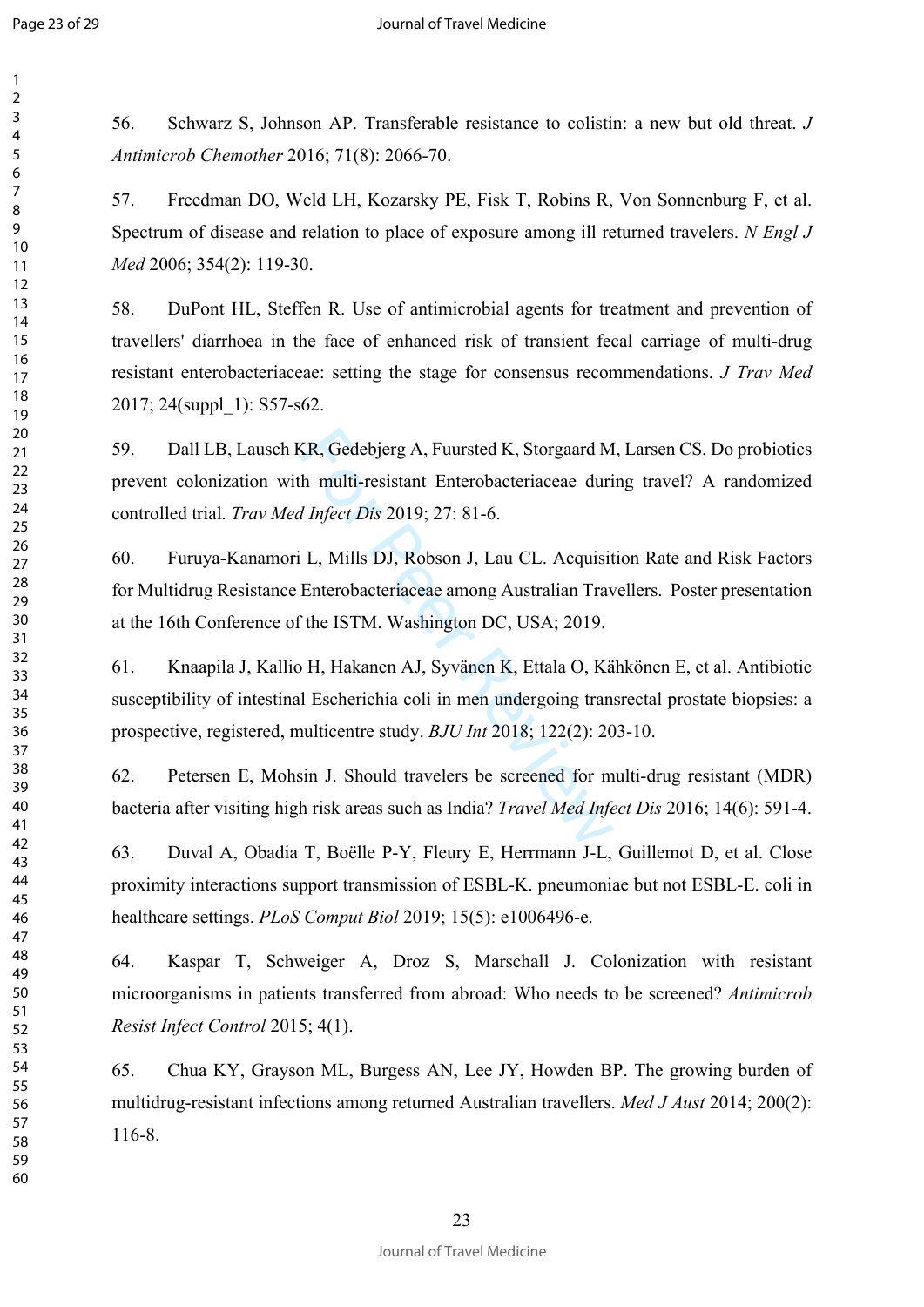## **Table 1.** Characteristics of the included studies

| First author,<br>year of<br>publication | Country            | Study<br>period | Study population                                             | Mean/median<br>age (in years) | Proportion of<br>females $(\% )$ | Sample<br>size | Type of<br>sample                                                      | Collection of<br>sample post-<br>travel  | Laboratory detection<br>method                                        | Most<br>common<br>travel<br>destinations                            | Mean/median<br>duration of<br>travel (in<br>days) | Proportion of<br>MRE detection<br>(%) |
|-----------------------------------------|--------------------|-----------------|--------------------------------------------------------------|-------------------------------|----------------------------------|----------------|------------------------------------------------------------------------|------------------------------------------|-----------------------------------------------------------------------|---------------------------------------------------------------------|---------------------------------------------------|---------------------------------------|
| Angelin 2015 <sup>42</sup>              | Sweden             | 2010-2014       | Healthcare<br>students travelling<br>for clinical<br>courses | 25                            | 78                               | 99             | Stool<br>sample                                                        | 1-2 weeks after<br>return                | Selective media                                                       | 89% South<br>East Asia and<br>Africa                                | 45                                                | $\overline{35}$                       |
| Arcilla 2017 <sup>13</sup>              | The<br>Netherlands | 2012-2013       | Patients attending<br>travel clinics                         | 51                            | 54                               | 1847           | Stool<br>sample                                                        | Immediately<br>after return              | Selective media +<br>microarray<br>genotyping                         | 82% Asia and<br>Africa                                              | 20                                                | 34                                    |
| Bernasconi<br>201643                    | Switzerland        | 2015            | People living in<br>Switzerland                              | 44                            | 68                               | 38             | Stool<br>sample                                                        | Within 1 week<br>after return            | Selective media +<br>microarray<br>genotyping                         | India                                                               | $18\,$                                            | 76                                    |
| Bevan 2018 <sup>10</sup>                | <b>UK</b>          | <b>NR</b>       | Healthy<br>volunteers                                        | $30\,$                        | <b>NR</b>                        | 18             | Stool<br>sample                                                        | <b>NR</b>                                | Selective media +<br>PCR genotyping $+$<br>whole genome<br>sequencing | India and Sri<br>Lanka                                              | 21                                                | 89                                    |
| Kantele 2015 <sup>30</sup>              | Finland            | 2009-2010       | Patients attending<br>a travel clinic                        | 40                            | 61                               | 430            | Stool<br>sample                                                        | First or second<br>stool after<br>return | Selective media +<br>PCR genotyping                                   | 83% Asian<br>and Africa                                             | 19                                                | 21                                    |
| Kennedy 2010 <sup>33</sup>              | Australia          | 2008-2009       | Hospital staff and<br>contacts                               | 45                            | 62                               | 102            | Rectal<br>swab                                                         | Within 2 weeks<br>after return           | Selective media $+$<br>PCR genotyping                                 | 77% South<br>East Asia and<br>Europe                                | 21                                                | 49                                    |
| Kuenzli 2014 <sup>44</sup>              | Switzerland        | 2012-2013       | Patients attending<br>travel clinics                         | 41                            | 56                               | 170            | Rectal<br>swab                                                         | Directly after<br>return                 | Selective media +<br>microarray and<br>PCR/DNA sequence<br>genotyping | India, Bhutan, 18<br>Nepal, and<br>Sri Lanka                        |                                                   | 69                                    |
| Lausch 2013 <sup>47</sup>               | Denmark            | 2011            | Inpatients with<br>travel history in<br>the last 3 months    | 37                            | 57                               | 88             | Rectal<br>swab and<br>stool<br>sample (if<br>patient had<br>diarrhoea) | Up to 3 months<br>after return           | Selective media                                                       | 52% Asia and<br>Africa                                              | NR                                                | 13                                    |
| Lubbert 2015 <sup>46</sup>              | Germany            | 2013-2014       | Patients attending<br>a travel clinic                        | 34                            | 57                               | 191            | Stool<br>sample                                                        | Within 1 week<br>after return            | Selective media $+$<br>PCR genotyping                                 | 88% Asia and<br>Africa                                              | 21                                                | 30                                    |
| Macaux 2018 <sup>45</sup>               | France             | 2014-2016       | Inpatients with<br>travel history in<br>the last 12 months   | 62                            | 34                               | 138            | Rectal<br>swab                                                         | Up to $12$<br>months after<br>return     | Selective media                                                       | 83% Asia,<br>Sub-Saharan<br>Africa, and<br>the<br>Mediterranea<br>n | <b>NR</b>                                         | <b>NA</b>                             |
| Nakayama<br>201848                      | Japan              | 2015-2016       | Japanese<br>travellers to<br>Vietnam                         | 37                            | 42                               | 19             | Stool<br>sample                                                        | Within 3 weeks<br>after return           | Selective media $+$<br>PCR genotyping                                 | Vietnam                                                             | $\tau$                                            | 88                                    |
| Ostholm-<br>Balkhed 2013 <sup>39</sup>  | Sweden             | 2008-2009       | Patients attending<br>vacation clinics                       | 54                            | 59                               | 226            | Stool<br>sample                                                        | Up to 4 months<br>after return           | Selective media +<br>PCR genotyping                                   | 57% Sub-<br>Saharan<br>Africa and<br>Asia                           | 16                                                | 30                                    |

24

Journal of Travel Medicine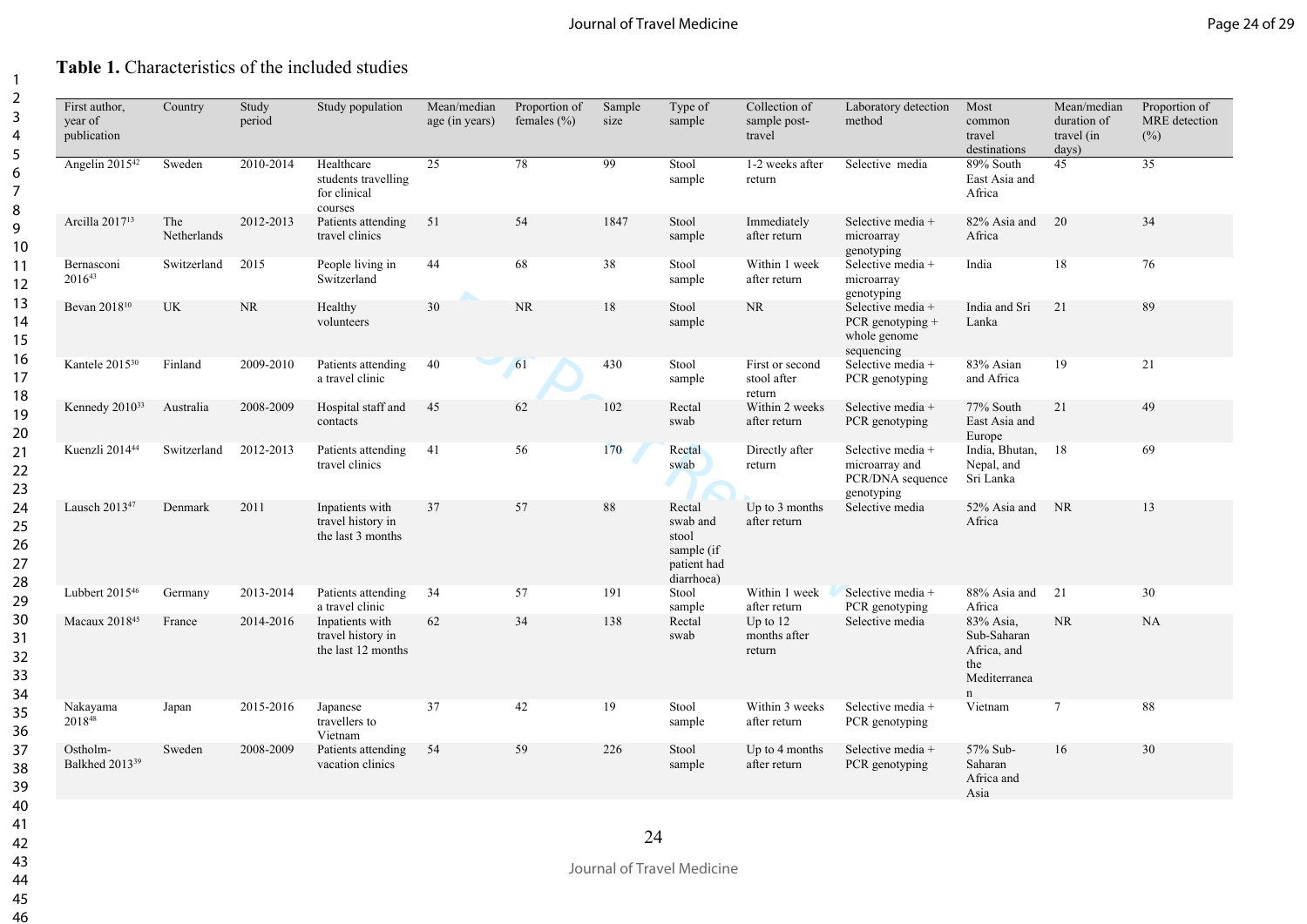## Page 25 of 29

#### Journal of Travel Medicine

| $\overline{2}$           | Paltansing<br>2013 <sup>12</sup>   | The<br>Netherlands                | 2011      | Patients attending<br>a travel clinic                                                                                                  | 33 | 63 | 338 | Rectal<br>swabs                      | Immediately<br>after return    | Selective media +<br>microarray<br>genotyping | 49% South<br>East Asia and<br>Central<br>Africa                | 21 | 33 |
|--------------------------|------------------------------------|-----------------------------------|-----------|----------------------------------------------------------------------------------------------------------------------------------------|----|----|-----|--------------------------------------|--------------------------------|-----------------------------------------------|----------------------------------------------------------------|----|----|
| 3<br>4<br>5              | Reuland 2016 <sup>37</sup>         | The<br>Netherlands                | 2012-2013 | Patients attending<br>a vacation clinic                                                                                                | 33 | 58 | 418 | Rectal<br>swab or<br>stool<br>sample | Within 2 weeks<br>after return | Selective media +<br>microarray<br>genotyping | Africa, Asia,<br>and Latin<br>America                          | 14 | 23 |
| 6<br>$\overline{7}$<br>8 | Ruppe 2015 <sup>28</sup>           | France                            | 2012-2013 | Patients attending<br>international<br>vaccination<br>centres                                                                          | 36 | 61 | 574 | Stool<br>sample                      | Within 1 week<br>after return  | Selective media +<br>PCR genotyping           | Sub-Saharan<br>Africa, Asia,<br>and Latin<br>America           | 20 | 50 |
| 9<br>10<br>11            | Schaumburg<br>201938               | Germany<br>and The<br>Netherlands | 2016-2018 | Patients attending<br>vaccination<br>centres                                                                                           | 32 | 59 | 132 | Stool<br>sample                      | Within 1 week<br>after return  | Selective media +<br>molecular assay          | 68% Asia and<br>Africa                                         | 18 | 46 |
| 12                       | Tangden $2010^{40}$                | Sweden                            | 2007-2009 | Patients attending<br>travel clinics                                                                                                   | 43 | 55 | 100 | Stool<br>sample                      | <b>NR</b>                      | Selective media +<br>PCR genotyping           | 65% Africa<br>and Asia                                         | 14 | 24 |
| 13<br>14<br>15<br>16     | Vading 2016 <sup>41</sup>          | Sweden                            | 2013-2015 | Patients attending<br>a travel clinic                                                                                                  | 49 | 68 | 175 | Rectal<br>swab                       | <b>NR</b>                      | Selective media +<br>PCR genotyping           | South East<br>Asia, India,<br>Northern<br>Africa and<br>Turkey | 14 | 38 |
| 17<br>18                 | von<br>Wintersdorff<br>$2014^{35}$ | The<br>Netherlands                | 2010-2012 | Patients attending<br>travel clinics                                                                                                   | 43 | 58 | 122 | Stool<br>sample                      | Immediately<br>after return    | Meta-genomic                                  | 48% South<br>East Asia and<br>India                            | 21 | 32 |
| 19<br>20<br>21<br>22     | Weisenberg<br>201249               | <b>USA</b>                        | 2009-2010 | Patients attending<br>a travel clinic<br>$\overline{MD}$ not reported: $\overline{MA}$ not emplies the study was a matched associated. | 66 | 68 | 28  | Stool<br>sample                      | Within 1 week<br>after return  | Selective media +<br>PCR genotyping           | 54% Sub-<br>Saharan<br>Africa and<br>South Asia                | 16 | 25 |

*NR* not reported; *NA* not applicable, the study was a matched case-control

Frien P

Journal of Travel Medicine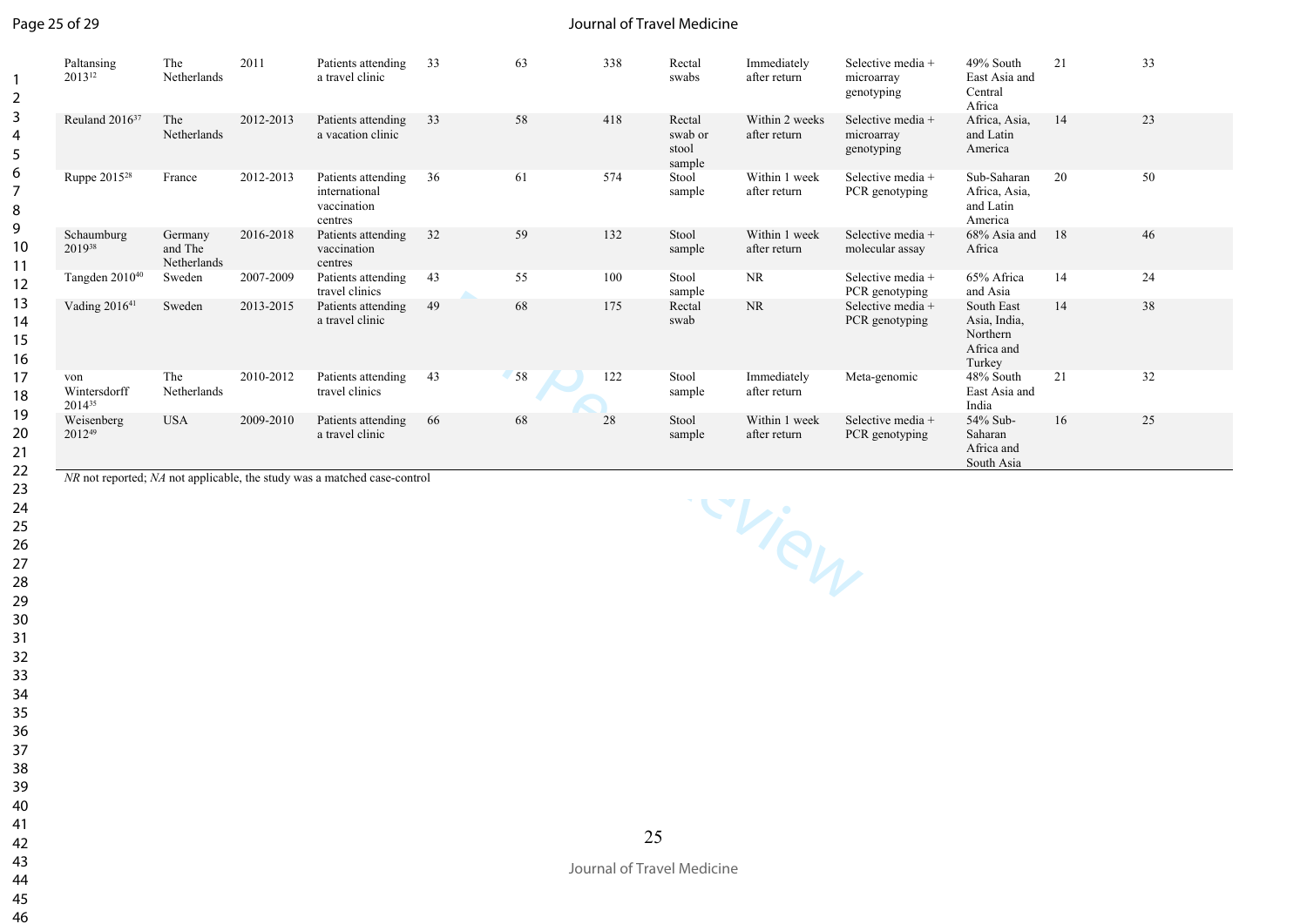|                                                   | OR (95% CI)         | $I^2(%)$         | Number of studies with<br>adjusted estimates/<br>Total number of studies |
|---------------------------------------------------|---------------------|------------------|--------------------------------------------------------------------------|
| Demographic                                       |                     |                  |                                                                          |
| Sex (female)                                      | $0.91(0.80-1.03)$   | $\boldsymbol{0}$ | 2/14                                                                     |
| Age (per 10 year increase)                        | $1.01(0.97-1.06)$   | $\theta$         | 2/5                                                                      |
| Travel associated data                            |                     |                  |                                                                          |
| Duration of travel (per week increase)            | $1.02(0.99-1.06)$   | $\boldsymbol{0}$ | 1/5                                                                      |
| Travel destination (reference Europe)*            |                     | <b>NA</b>        | 0/10                                                                     |
| South Asia                                        | $1.52(1.31-1.76)$   |                  | 0/19                                                                     |
| Northern Africa                                   | $1.33(1.25-1.43)$   |                  | 0/11                                                                     |
| Asia                                              | $1.26(1.17-1.35)$   |                  | 0/16                                                                     |
| Sub-Saharan Africa                                | $1.12(0.99-1.28)$   |                  | 0/15                                                                     |
| Americas                                          | $1.11(1.02-1.20)$   |                  | 0/16                                                                     |
| Past medical history                              |                     |                  |                                                                          |
| Inflammatory bowel disease                        | $2.09(1.16-3.77)$   | $\boldsymbol{0}$ | 1/3                                                                      |
| Chronic disease                                   | $1.01(0.65-1.57)$   | 57               | 2/5                                                                      |
| Admitted to a hospital in the previous 3-6 months | $1.79(0.09-36.63)$  | 68               | 1/2                                                                      |
| Antibiotic use in the previous 3-12 months        | $1.00(0.76-1.32)$   | 12               | 3/4                                                                      |
| Medical history while overseas                    |                     |                  |                                                                          |
| Antibiotic use                                    | $2.38(1.88-3.00)$   | $\boldsymbol{0}$ | 4/12                                                                     |
| Anti-acid use                                     | $1.08(0.59-1.97)$   | 25               | 0/5                                                                      |
| Antimalarial prophylaxis                          | $1.04(0.75-1.44)$   | 10               | 0/3                                                                      |
| Travellers' diarrhoea                             | $1.69(1.25-2.30)$   | 46               | 5/13                                                                     |
| Contact with healthcare system                    | $1.53(1.09-2.15)$   | 20               | 1/10                                                                     |
| Food exposure                                     |                     |                  |                                                                          |
| Vegetarian diet                                   | $1.41(1.01-1.96)$   | $\boldsymbol{0}$ | 0/5                                                                      |
| Only consume bottled water/beverages              | $1.29(0.50-3.34)$   | 77               | 1/6                                                                      |
| Protective factors                                |                     |                  |                                                                          |
| Oral cholera vaccine                              | $1.61(1.04-2.50)$   | $\boldsymbol{0}$ | 0/2                                                                      |
| Meticulous hand hygiene                           | $1.10(0.81 - 1.49)$ | 0                | 1/4                                                                      |
| Probiotics                                        | $1.06(0.78-1.45)$   | $\boldsymbol{0}$ | 0/2                                                                      |
| Type of traveller                                 |                     |                  |                                                                          |
| Backpackers                                       | $1.46(1.20-1.78)$   | $\boldsymbol{0}$ | 2/7                                                                      |
| Holiday makers                                    | $0.99(0.70-1.38)$   | $\boldsymbol{0}$ | 0/4                                                                      |
| Visiting friends and relatives                    | $0.95(0.55-1.63)$   | 29               | 0/5                                                                      |
| <b>Business travellers</b>                        | $0.78(0.46 - 1.30)$ | $\boldsymbol{0}$ | 0/4                                                                      |

## **Table 2.** Risk factors for acquisition of multidrug-resistant *Enterobacterales*

*OR* odds ratio; *CI* confidence interval; *NA* not applicable

\* OR obtained through meta-regression. Americas include North, Central, and South America. Oceania was excluded from the analysis because too few studies (3) reported data for this region.

59 60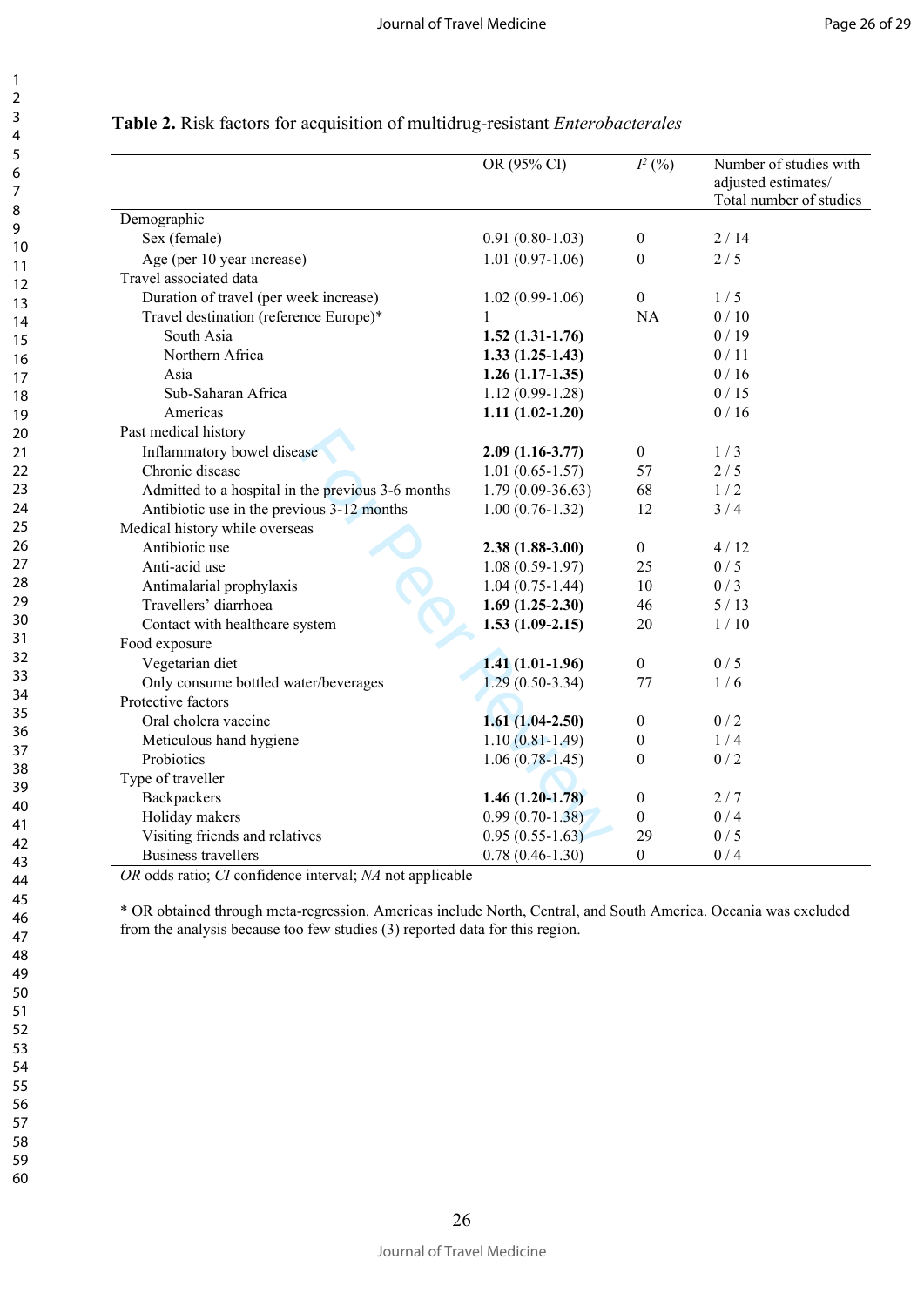

**Figure 1.** Proportion of acquisition of multidrug-resistant *Enterobacterales* by region of destination

Journal of Travel Medicine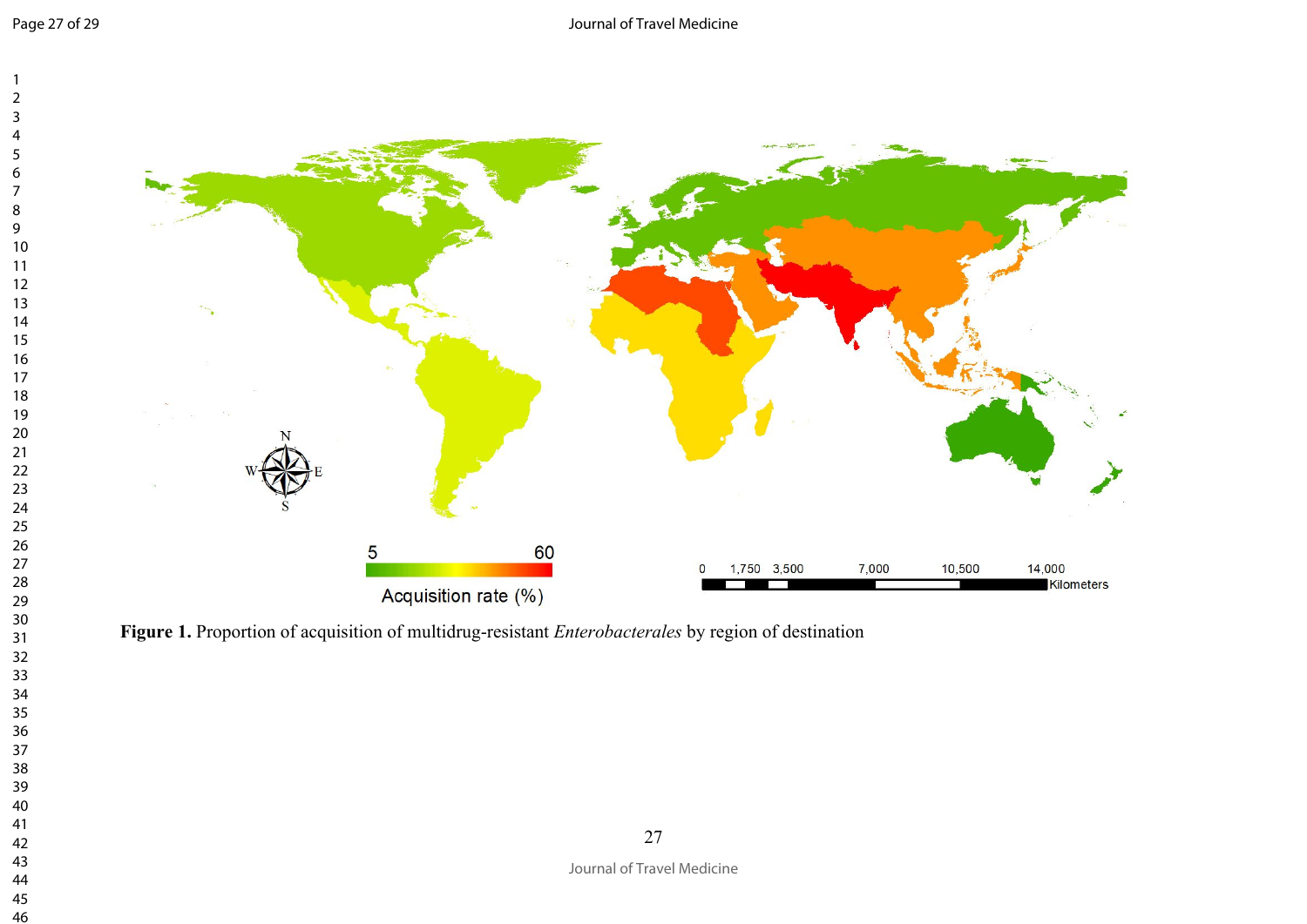## **Supplementary material**

**S1.** Countries by region

**South Asia:** Afghanistan, Bangladesh, Bhutan, India, Iran, Maldives, Nepal, Pakistan, Sri Lanka.

**Asia** (without South Asia): Armenia, Azerbaijan, Bahrain, Brunei, Cambodia, China, Cyprus, Georgia, Hong Kong, Indonesia, Iraq, Israel, Jordan, Japan, Kazakhstan, Kuwait, Kyrgyzstan, Laos, Lebanon, Mongolia, Malaysia, Myanmar, North Korea, Oman, Philippines, Qatar, Saudi Arabia, South Korea, Singapore, Palestine, Syria, Tajikistan, Thailand, Timor-Leste, Turkey, Turkmenistan, United Arab Emirates, Uzbekistan, Vietnam, Yemen.

**Northern Africa:** Algeria, Egypt, Libya, Morocco, Sudan, Tunisia, Western Sahara.

**Sub-Saharan Africa:** Angola, Benin, Botswana, Burkina Faso, Burundi, Cameroon, Cape Verde, Central African Republic, Chad, Comoros, Congo (Brazzaville), Côte d'Ivoire, Democratic Republic of the Congo, Djibouti, Equatorial Guinea, Eritrea, Ethiopia, Gabon, Ghana, Guinea, Guinea-Bissau, Kenya, Lesotho, Liberia, Madagascar, Malawi, Mali, Mauritania, Mauritius, Mozambique, Namibia, Niger, Nigeria, Reunion, Rwanda, São Tomé and Príncipe, Senegal, Seychelles, Sierra Leone, Somalia, South Africa, Sudan, Swaziland, Tanzania, The Gambia, Togo, Uganda, Zambia, Zimbabwe.

ngola, Benin, Botswana, Burkina Faso, I<br>Republic, Chad, Comoros, Congo (Br<br>the Congo, Djibouti, Equatorial Guinea,<br>--Bissau, Kenya, Lesotho, Liberia, Ma<br>Iozambique, Namibia, Niger, Nigeria, Ret<br>eychelles, Sierra Leone, Som **South and Central America:** Anguilla, Antigua and Barbuda, Argentina, Aruba, Bahamas, Barbados, Belize, Bolivia, Bonaire, Sint Eustatius and Saba, Brazil, British Virgin Islands, Cayman Islands, Chile, Colombia, Costa Rica, Cuba, Curacao, Dominica, Dominican Republic, Ecuador, El Salvador, Falkland Islands, French Guiana, Grenada, Guadeloupe, Guatemala, Guyana, Haiti, Honduras, Jamaica, Martinique, Mexico, Montserrat, Nicaragua, Panama, Paraguay, Peru, Puerto Rico, Saint Kitts and Nevis, Saint Lucia, Saint Martin, Saint Vincent and the Grenadines, Saint-Barthelemy, Sint Maarten, Suriname, Trinidad and Tobago, Turks and Caicos Islands, US Virgin Islands, Uruguay, Venezuela.

**North America:** Bermuda, Canada, Greenland, Saint Pierre and Miquelon, United States.

**Europe:** Aland Islands, Albania, Andorra, Austria, Belarus, Belgium, Bosnia and Herzegovina, Bulgaria, Channel Islands, Croatia, Czech Republic, Denmark, Estonia, Faeroe Islands, Finland, the former Yugoslav Republic of Macedonia, France, Germany, Gibraltar, Greece, the Holy See, Hungary, Iceland, Ireland, Isle of Man, Italy, Latvia, Liechtenstein, Lithuania, Luxembourg, Malta, Monaco, Montenegro, Netherlands, Norway, Poland, Portugal, Moldova, Romania, Russia, San Marino, Serbia, Slovakia, Slovenia, Spain, Svalbard and Jan Mayen, Sweden, Switzerland, Ukraine, United Kingdom.

**Oceania:** American Samoa, Australia, Cook Islands, Fiji, French Polynesia, Guam, Kiribati, Marshall Islands, Micronesia, Nauru, New Caledonia, New Zealand, Niue, Norfolk Island, Northern Mariana Islands, Palau, Papua New Guinea, Pitcairn Islands, Samoa, Solomon Islands, Tokelau, Tonga, Tuvalu, Vanuatu, Wallis and Futuna.